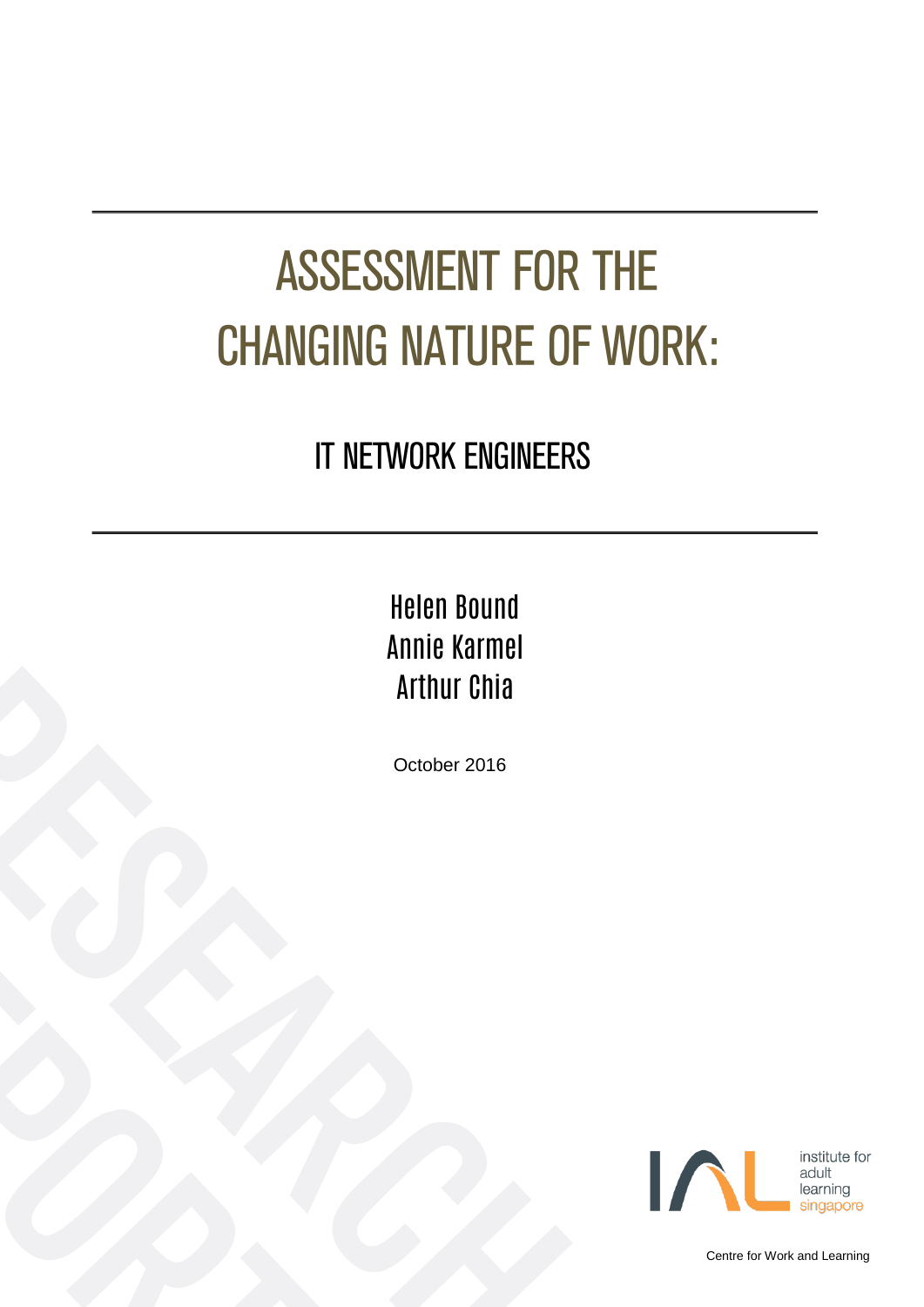#### **Publisher's note**

The views and analysis presented in this document are those of the authors as researchers. The contents are intended for discussion and generating ideas, and are not necessarily the views or policy prescriptions of the Institute for Adult Learning or the Government of Singapore.

This publication should be attributed to Institute for Adult Learning (2017). *Assessment for the changing nature of work: IT Network Engineers.*

Helen Bound, Annie Karmel and Arthur Chia

Published by the Institute for Adult Learning, Singapore Research and Innovation Division

This publication remains the copyright of the Institute for Adult Learning (IAL), Singapore and may not be reproduced without the permission of the Director of Research and Innovation, IAL. For further information on this publication, please email to research@ial.edu.sg.

#### **CWL**

**Centre for Work and Learning (CWL) is a research centre of the Institute for Adult Learning. CWL specialises in research on continuing education and training system design and practices. Our research employs a range of methodologies designed to deepen understanding in the challenges and opportunities for learning and development in and across different settings, particularly in relation to work and work environments.**

For more information, see<http://www.ial.edu.sg/>

CWL-2017-06

#### **Address**

1 Kay Siang Road Tower Block Level 6 Singapore 248922 research@ial.edu.sg

Copyright © 2017 Institute for Adult Learning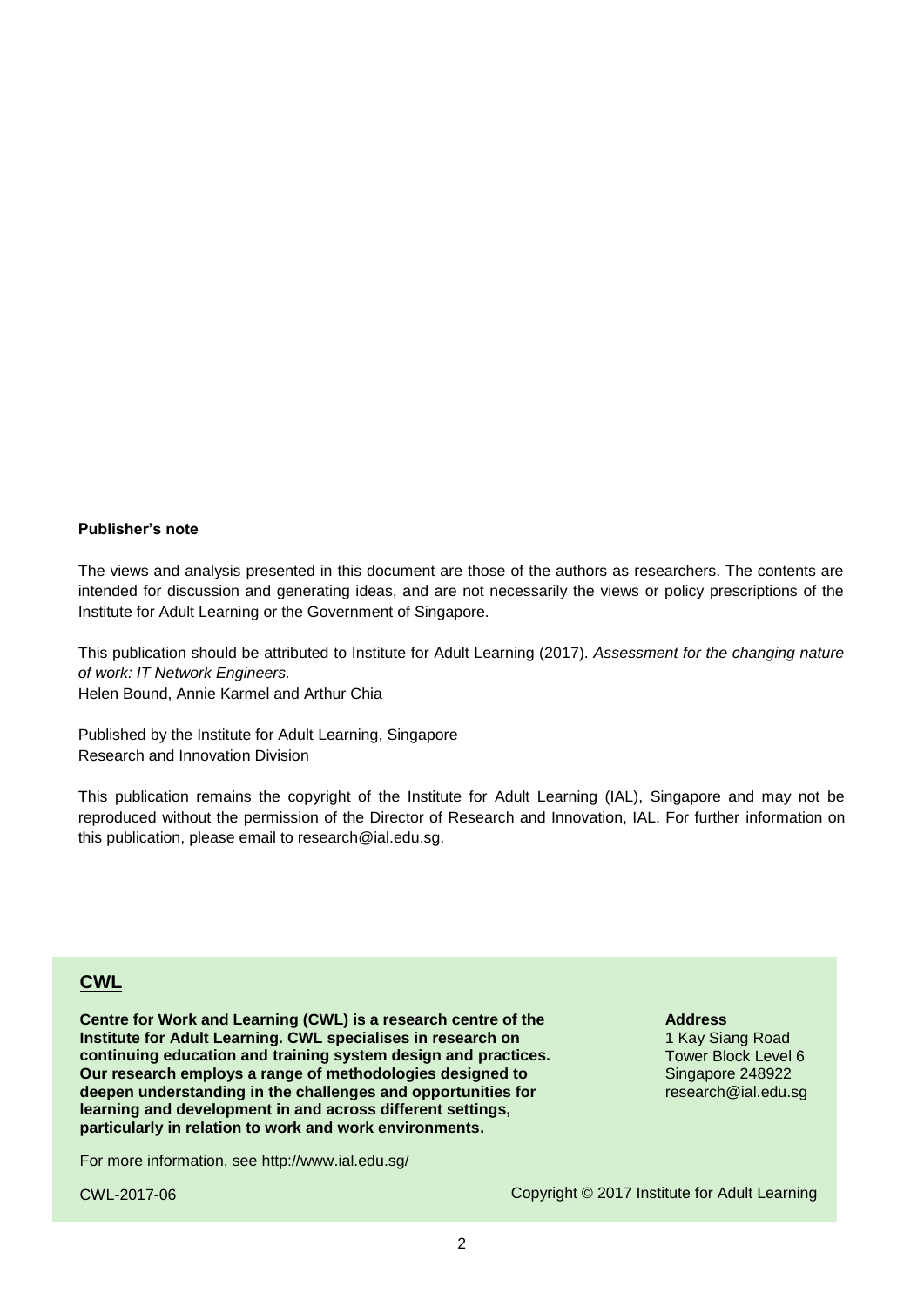### **Contents**

| Preamble   |                                                               |                                                    |                |  |  |  |
|------------|---------------------------------------------------------------|----------------------------------------------------|----------------|--|--|--|
| 1.         | Introduction                                                  |                                                    |                |  |  |  |
|            | 1.1                                                           | The course                                         | $\overline{7}$ |  |  |  |
| 2.         | 10<br>Intent and its relationship to assessment design        |                                                    |                |  |  |  |
| 3.         | Assessment for, as and of learning and sustainable assessment |                                                    |                |  |  |  |
|            | 3.1                                                           | Assessment of learning (summative assessment)      | 13             |  |  |  |
|            | 3.2                                                           | Assessment for learning and sustainable assessment | 16             |  |  |  |
| 4.         | <b>Possibilities</b>                                          |                                                    |                |  |  |  |
| References | 23                                                            |                                                    |                |  |  |  |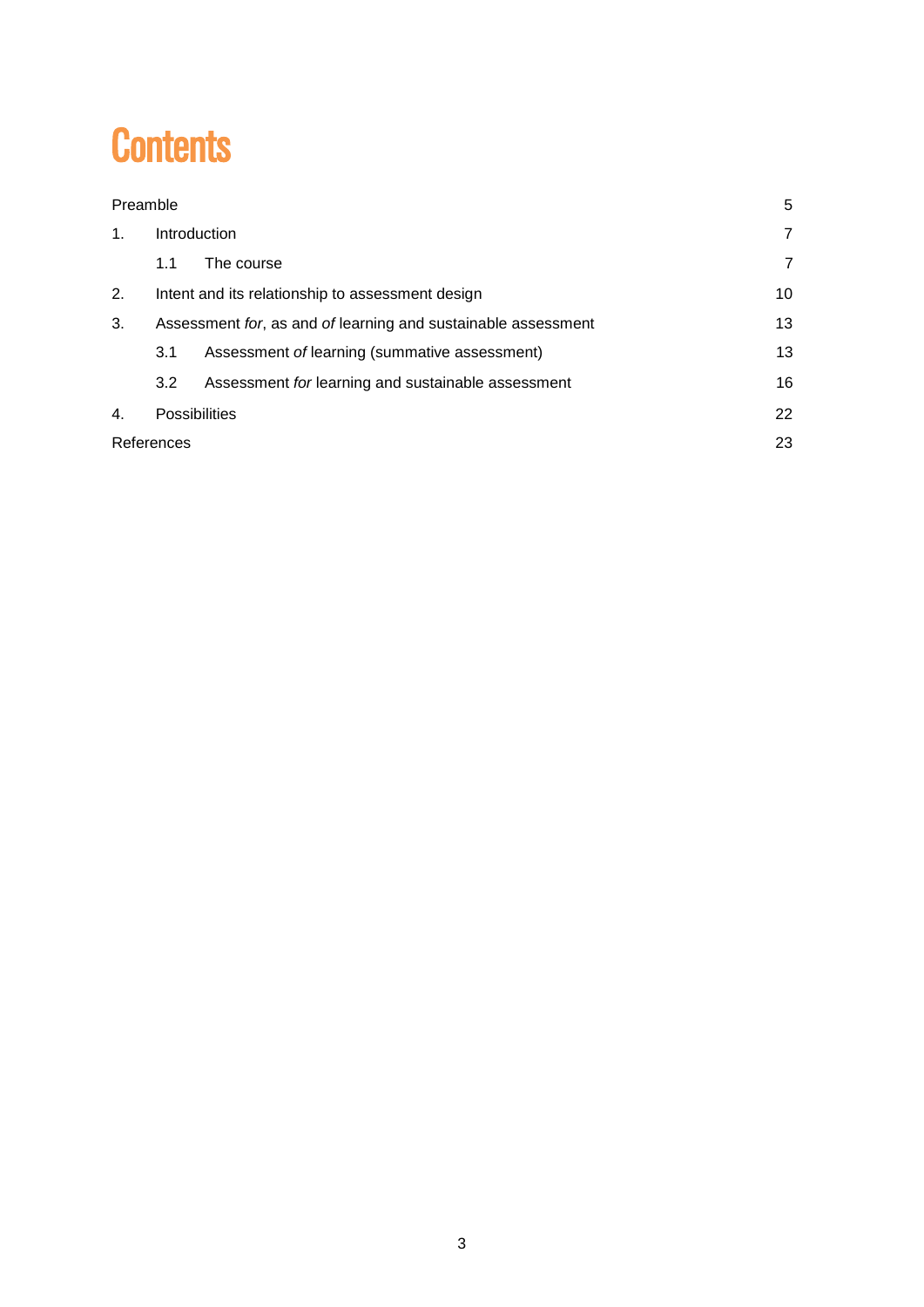## Figures and Tables

| TABLE 1: PEDAGOGIES THAT SUPPORT ASSESSMENT FOR LEARNING AND SUSTAINABLE |  |
|--------------------------------------------------------------------------|--|
|                                                                          |  |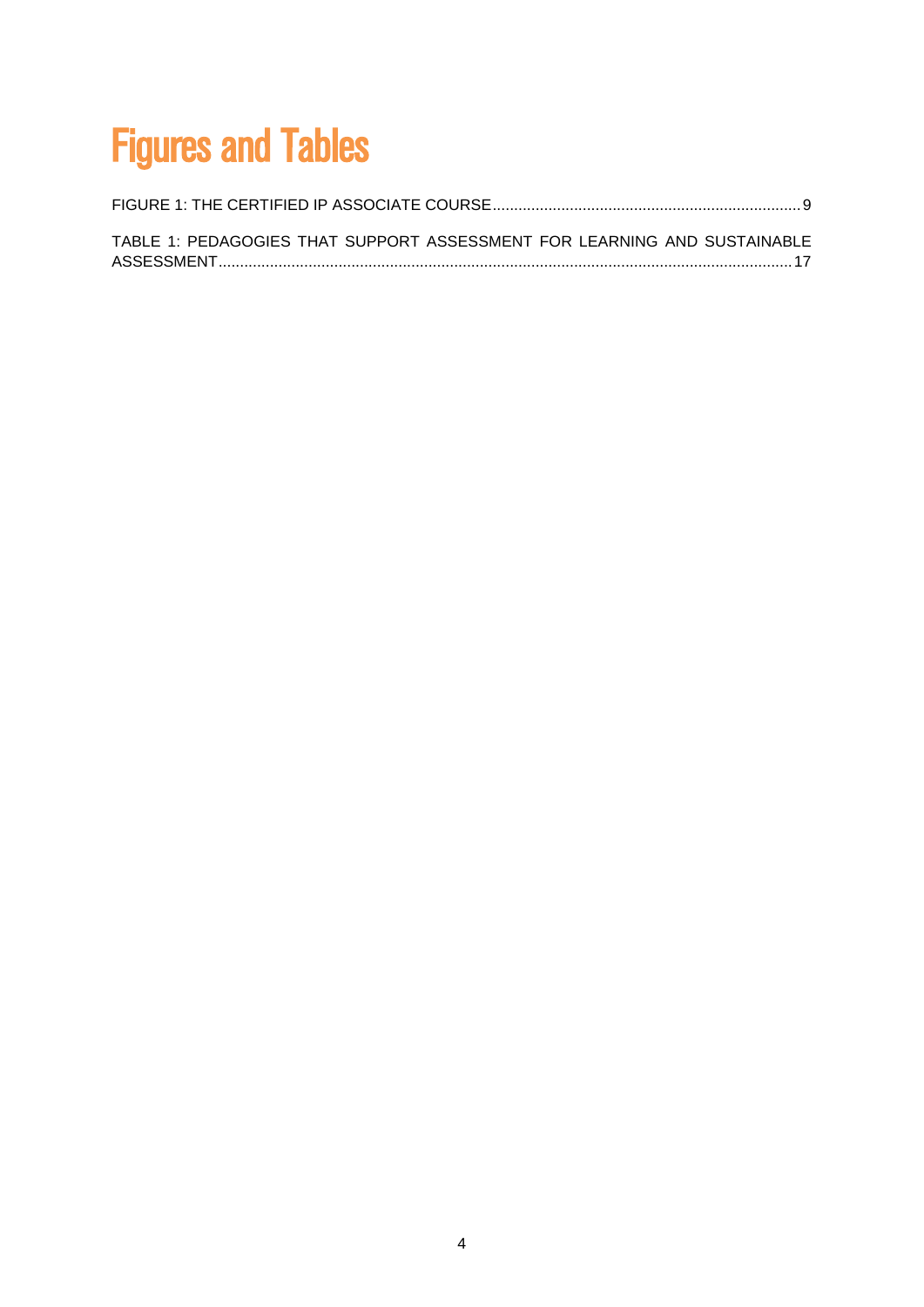### <span id="page-4-0"></span>**Preamhle**

**This is ONE of the six cases on assessment practices and the changing nature of work, undertaken by the Centre for Work and Learning (CWL).** Each of the six cases highlights different aspects of innovative approaches to assessment, their possibilities and the challenges involved in

assessment for, through and at work. Each case suggests different strategies, tasks and/or practices in assessment that can enable **meaningful** and **engaged learning.** 

We think of assessment not as the "test" of what has been learnt at the end of a learning programme, course or set of experiences, but as **judging performance**. We go back to the original meaning of assessment which is "to sit beside". This means that we can think of assessment as working *with* our learners to guide them to meet the required performance. If we understand assessment like this, then learners also need to understand, to know what that desired performance is. In other words we do not hide from them the criteria or expected performance standards. So in other words we are talking about formative assessment – assessment *for* learning. We also acknowledge that assessment of learning – summative assessment – is necessary for accreditation and certification. The question is how we weave these two forms of assessment together. Examples are provided in some of our six case studies. We also discuss this in detail in our full report:

"Assessment for the changing nature of work", available at <url>, as are copies of the other case studies.

In addition to summative and formative assessment we introduce another kind of assessment – sustainable assessment. Sustainable assessment equips learners not just for meeting, but preparing them for what might be required in

assessment are entwined

Figure 1: Learning and



Source: [http://www.123rf.com/photo\\_3](http://www.123rf.com/photo_3706214_stock-photo.html) [706214\\_stock-photo.html](http://www.123rf.com/photo_3706214_stock-photo.html)

the future, beyond the course and/or training. It includes "the capacity to evaluate evidence, appraise situations and circumstances astutely, to draw sound conclusions and act in accordance with this analysis" (Boud & Soler, 2016, 402).

These three purposes of assessment and the fact that we investigated assessment in the light of the changing nature of work, mean we also need to think of learning and assessment differently. Assessment serves different purposes including the testing of knowledge and learning yet "testing" need not be the sole purpose. When we think of assessment as only a test of the learning and/or something that happens (sequentially) after the learning, then we are separating assessment from learning and ignoring the fact that learning and assessment are very much in a "dialogic relationship" or entwined together. Figure one metaphorically illustrates this entwinement.

In the case studies, we describe what the course/programme/training is about and examine assessment in relation to curriculum design, implementation and the ways in which understanding, accomplishment and performance are achieved. We hope the case studies provide a glimpse into the different ways assessment has been carried out in design, planning and implementation for practitioners, researchers and policy makers. We hope that they highlight possibilities and contribute to new ways of thinking, designing and implementing assessment of, for and as learning. Different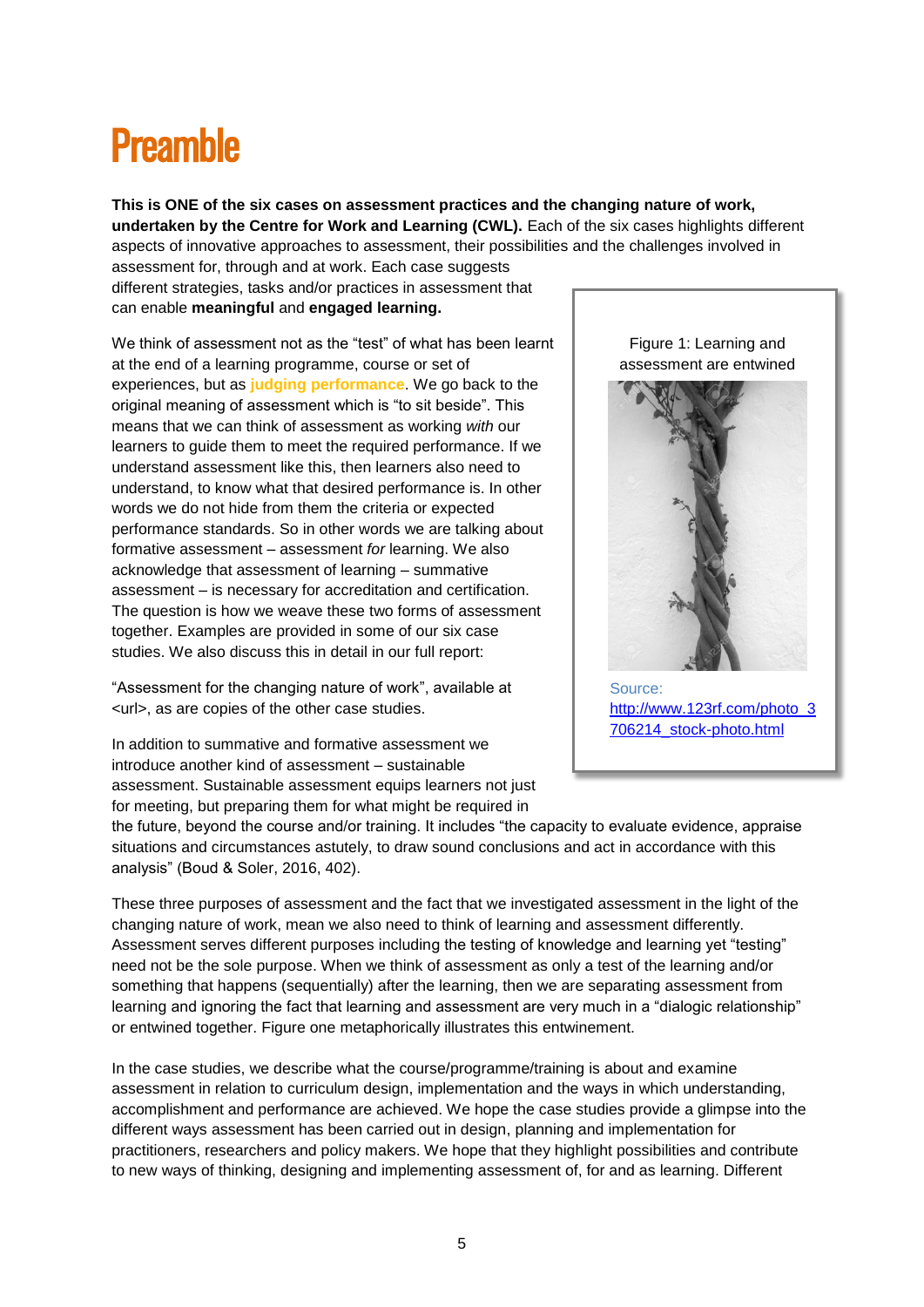conditions and situations (context) will offer different kinds of opportunities for meaningful assessment.

The six case studies are:

- Workplace learning facilitators
- Firefighting: Rota commander course
- Menu change in the food and beverage sector
- Resident doctors
- Aircraft engineering programme
- IT network engineers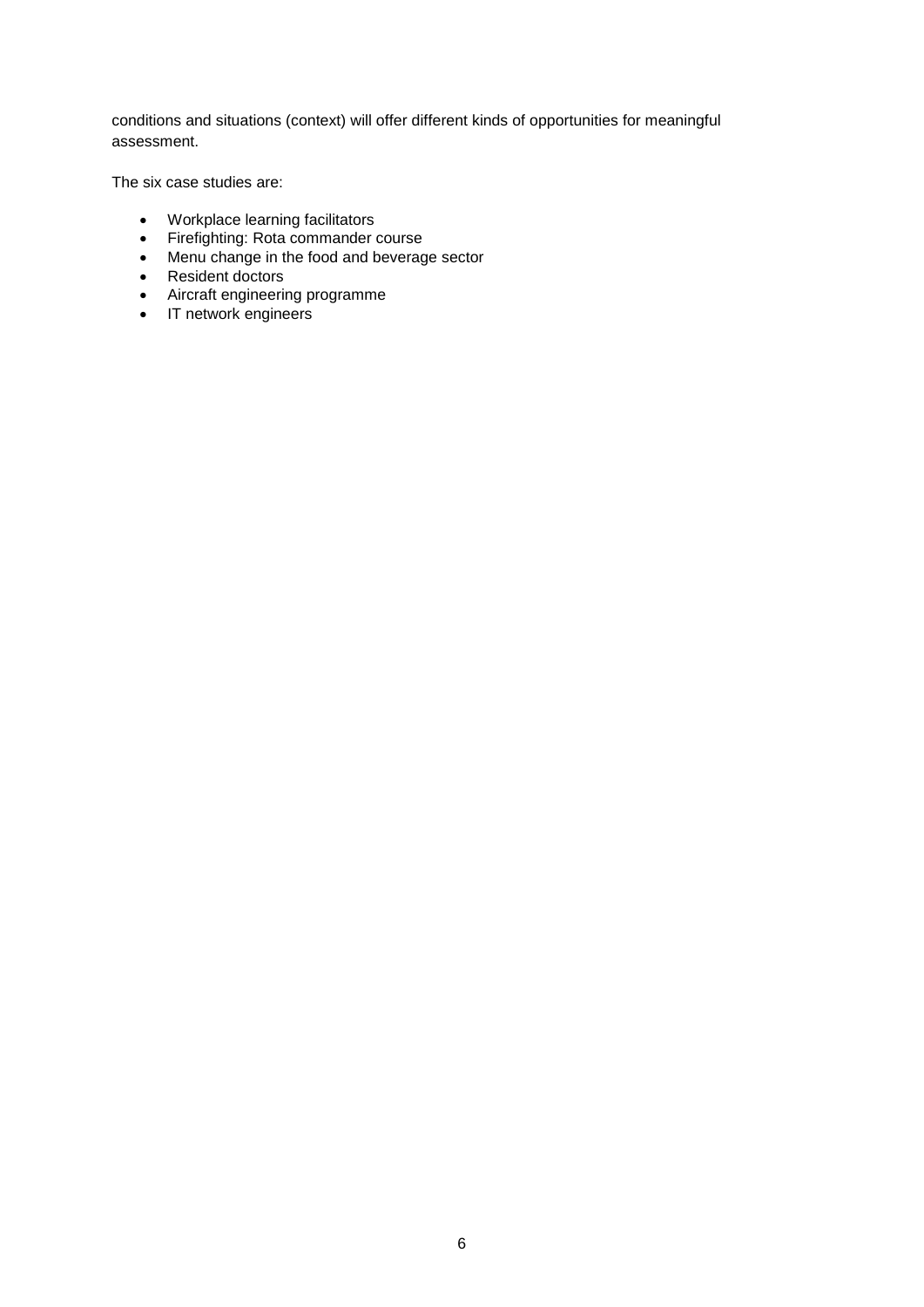### <span id="page-6-0"></span>**Introduction**

This report is an analysis of a five-day classroom-based, instructor-led course that has authentic work-based assessment designed into formative and summative assessment. An important feature of this course is that competencies are written at the higher levels of Bloom's taxonomy; they are not about specific tasks, but *ways of thinking*, important for IT Network Engineers. But outcomes in this course are more than cognitive levels, which only partially represent what professionals are and what they do; it is developing the confidence of the IT Network engineers in their problem identification and solving ability that is integrated into ways of thinking like an IT Network engineer. Another important feature of the course is the authenticity of the learning activities and the assessment tasks. The designers' deep understanding of issues within this industry sector and their thinking beyond tasks, allows them to draw meaningfully on typical network problems within the sector and to provide an overview understanding of networks.

This course builds a foundation of competences that lead to intermediate and advanced level programmes which are grouped into a number of courses of between four to five days each aligned to job role requirements. Each of the courses aligns to a competence framework that has been developed by the Provider in consultation with industry practitioners and the learning and development arms of their respective organisations across the region. The framework is reviewed continuously so that new competence areas can be added through the application of a "descriptor". The descriptor identifies the course requirements, level, who should attend, how it should be assessed and what the learning outcomes are. Each stream is made up of four courses of between four to five days each. This design is important as the provider has mapped the sector to understand common issues and challenges and developed pathways network engineers can take through a series of courses. The designers' philosophy of lifelong learning and self-development is expressed on the competence map as,

*Learning is a lifelong process and individuals should invest in themselves through a lifetime of professional growth to remain at the cutting edge of their profession – to help you to keep pace with a constantly changing work environment." (Certified IP Associate, 2014).*

In the following section, we outline the course in detail to provide the background for the discussion and analysis of the course and its assessment practices. This is followed with a discussion of the intent behind this design and how this assists in structuring in a number of dimensions of assessment for the changing nature of work (see full report, Bound, Chia and Karmel, 2016). A section on assessment *for, as and of* learning and sustainable assessment follows and finally we conclude with possibilities for the future for this course in relation to assessment for, as and of learning.

#### <span id="page-6-1"></span>**1.1 The course**

The course aims to develop the confidence and skills of these engineers in identifying and analysing faults in networks involving typical network environments built using the Internet protocol (IP). As indicated above, the training provider who developed the course situates it as an introductory course in their "IP Competence Development Steam". Sam, the trainer, explains the outcomes of the course in relation to assessment as, "*How good people are at problem solving, analysing situations, how does it build their confidence*?"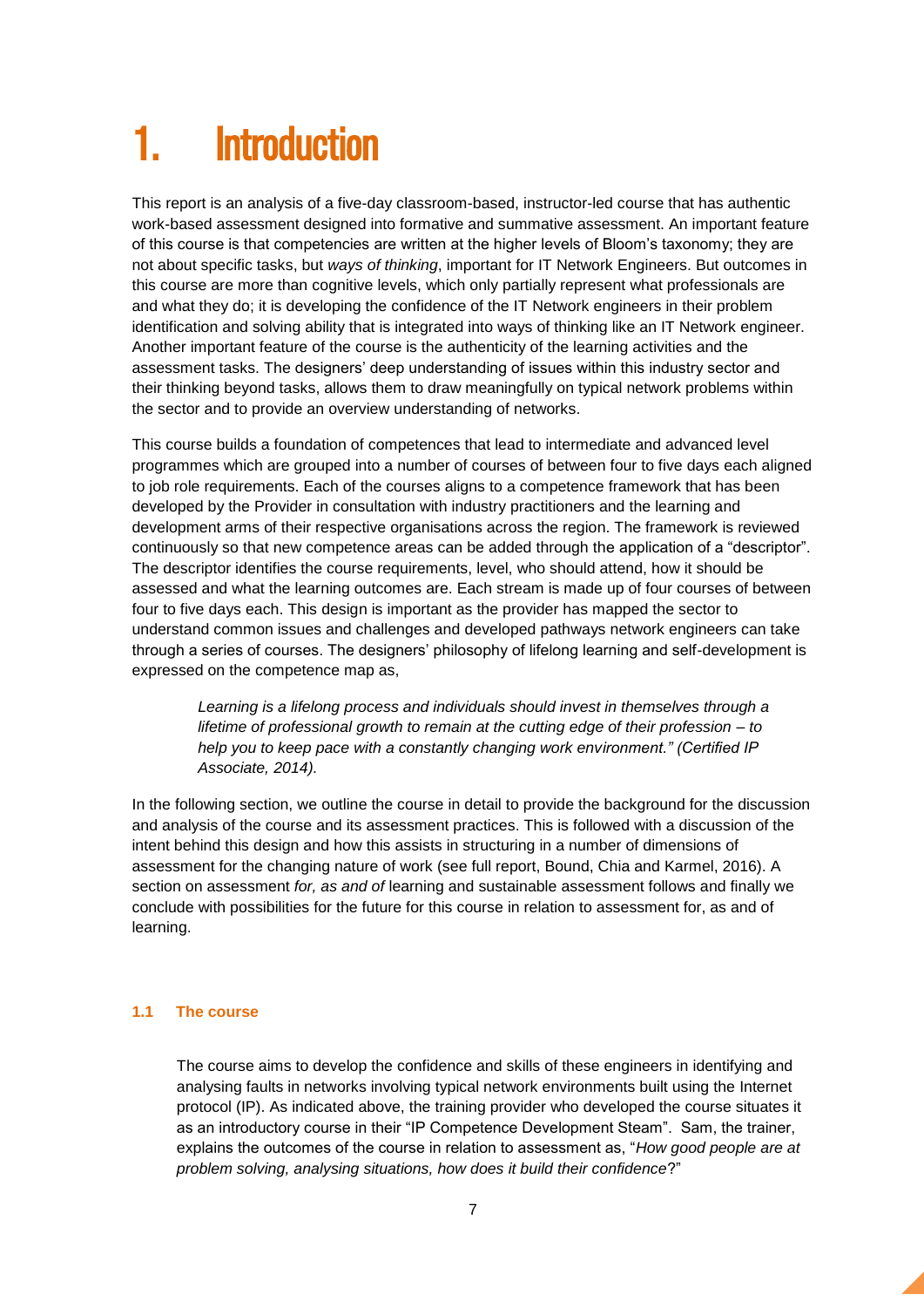Participants in the course were all from a major telecommunications employer in Singapore, hereafter referred to as Telco. Learners include recent graduates and those who have been in the sector for some 20 years. They were from a range of different divisions within the Telco. Some participants were directly engaged in finding and identifying faults in networks, others either worked with those who did, or their work involved them communicating with sections in Telco that did this work. These latter participants needed some knowledge of processes, ways of analysing problems and how to read the symbolic language involved in identifying network problems in order to communicate meaningfully with their colleagues in different sections.

Each participant was issued with a workbook of approximately 100 pages that contained background information, explanations, the PPT slides, exercises to complete, and a problem solving heuristic. They brought their own computer or were provided with one. Using a bootable device from the provider, they booted their computer into an environment for the training in which all the necessary configurations and tools had been set up. In the front corner of the Telco classroom, opposite the teacher's desk, was a server rack of relevant equipment that was designed and installed by the provider allowing them to show a range of different types of network problems and to provide participants with different exercises across a range of platforms. Long desks, three across took up the remainder of the room; they all faced the board.

The first three days of the course covered basic knowledge content delivered through various combinations of PPT, question and answer, examples and stories with a range of "*building block*" (Sam, designer, trainer, assessor) practical activities. As noted by Sam, "*A key aspect of these first few days is to familiarize participants with "how a network works*" but essentially to ensure each of the participants is comfortable with using the network analyser and other tools. Participants start on the practical scenarios on day one. The provider's philosophy is that if people can fix a broken network in a methodical manner then they must know how that network functions."

A week later participants returned for the last two days where they recapped and then moved onto more detailed exercises involving identification of network problems using the tools they had learnt. This experience was well scaffolded starting with simple problems, moving to more and more complex problems. Participants were provided with the heuristic mentioned above; a decision flow chart. The intent stated multiple times and in multiple ways, is that the heuristic becomes a way of thinking analytically about how to approach network problems to identify the issue. All understood it as a guide; a guide to decision making and pattern identification and that it would not be available in the assessment. Using the heuristic for the first time, the first simple problem took participants some 20 minutes to solve, but the next took only four to five minutes. The following more complex problems took less and less time. By this stage participants were moving around and talking to and helping each other, much like they do in work settings. There was energy and a buzz in the room.

The summative assessment had two parts; one undertaken through observation of basic competencies on the part of the facilitator over the first three days; the second series of summative assessment took approximately half a day at the end of the course and had three components: a short verbal test, a short answer written test and a practical test.

Course participants were well placed to undertake the test, not only because of the practice opportunities built into the course, but also because over the first three days the trainer observed and listened to participants noting and confirming their basic knowledge. It is a given that participants are or will be competent in the basic know what and know how; on the reporting form these competences are already marked as competent. However the trainer confirmed this through observation and discussion.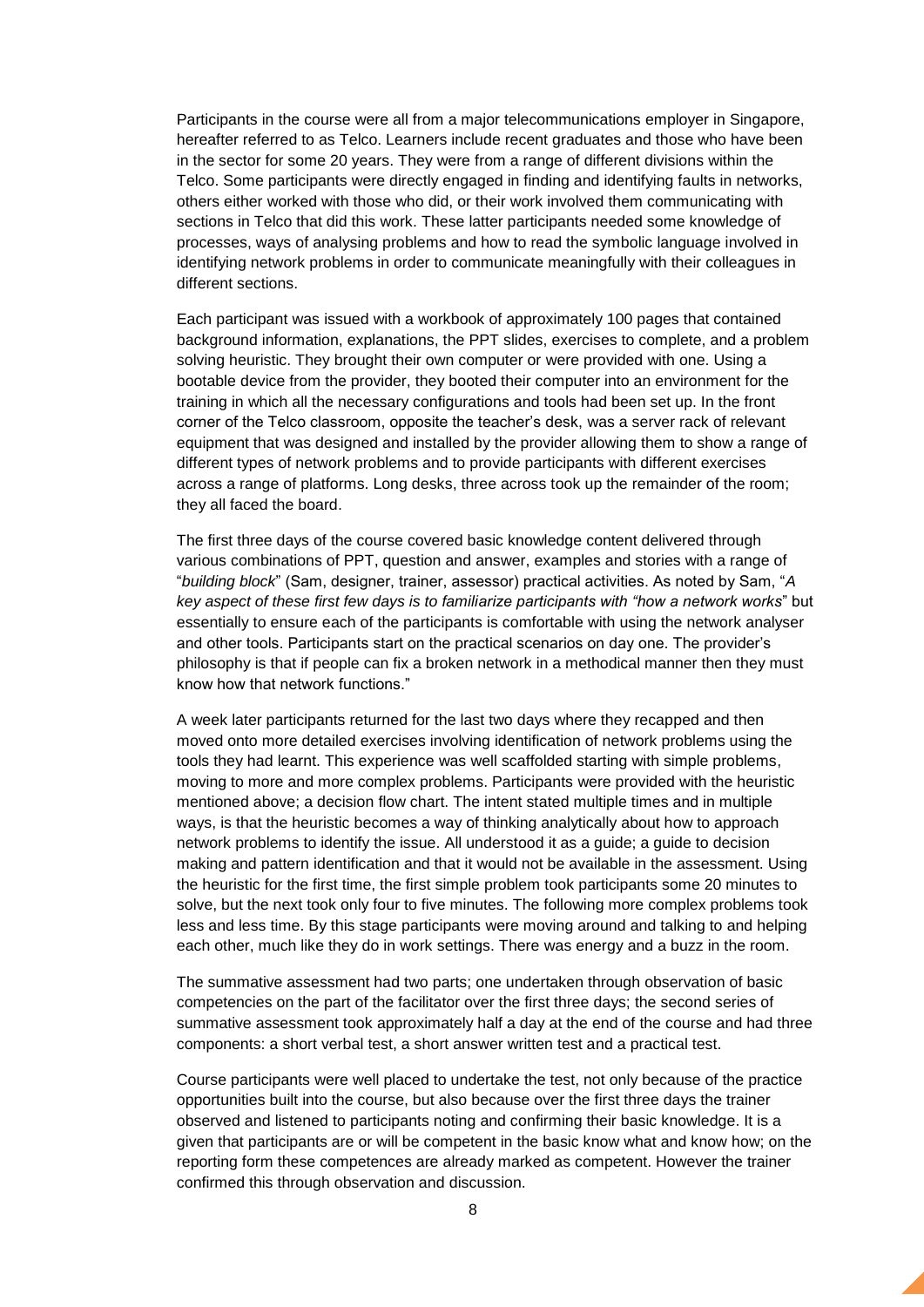There are a number of exciting dimensions of learning and assessment in this course that are expanded on in the following sections; they include authentic and holistic assessment. Figure 1 is a diagrammatic representation of the course and its assessment points.

#### <span id="page-8-0"></span>FIGURE 1: THE CERTIFIED IP ASSOCIATE COURSE



Source: Certified IP Network (2014)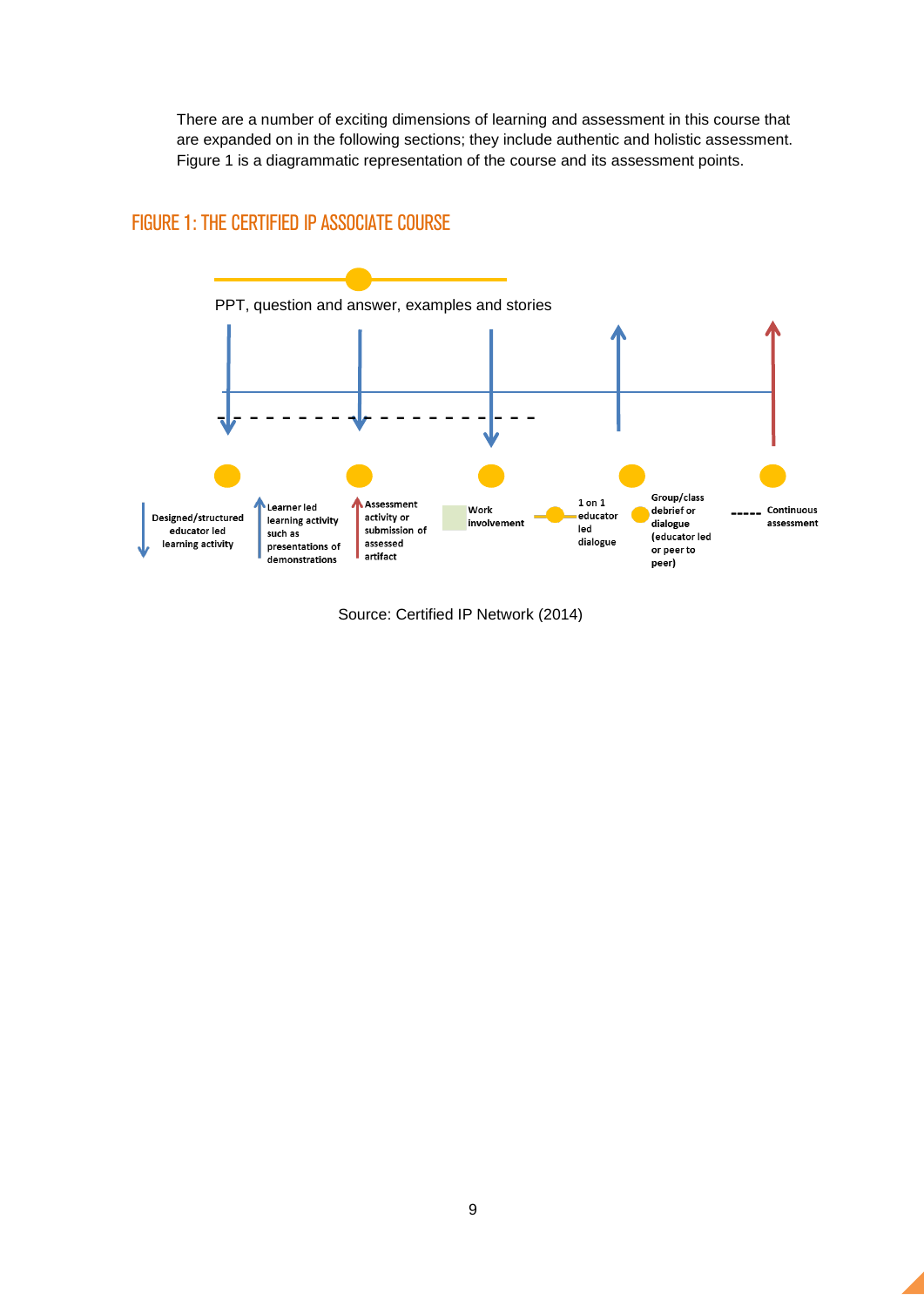# <span id="page-9-0"></span>2. Intent and its relationship to assessment design

Through the course designers addressed typical misunderstandings and gaps in knowledge that course participants had; this approach comes from the Provider's deep understanding of and experience in the sector. The following dot points capture the designers' description of the sector to us:

- The increasing emphasis on service delivery and less emphasis on equipment
- Networking equipment must work according to a well-defined set of protocols to allow inter-communication, hence "Internet" *– between networks*. Despite this each platform, or brand of equipment has its' own specific command sets for configuring this and associated training in these commands. This leads to knowledge of specific platforms, but engineers are often unable to operate across multiple platforms or apply their skillsets between platforms providing the same function but from different manufacturers. As a result, knowledge is silo-ed.
- Prior to this course and also currently in the sector, training tended to be focussed on a platform and thus tied to equipment manufacturing courses, so those working on the networks were often unable to apply what they learnt to other platforms.
- As a result engineers and others working on the networks "*typically escalate[s] issues too fast due to lack of confidence, etc.*" (Sam, designer, trainer, assessor). This has a cost impact on the organisation since escalation to external vendors is expensive, it also takes longer to troubleshoot and thus has an impact on customer service.
- In addition, there is a lot of "of hacking, of just, "Oh, I will try this. That didn't work. I will try this. That didn't work… So, there's a tendency that something goes wrong, they can be panicked because in the real network, there's going to be lots of shouting. There's going to be lots of complaints. So, people can end up flailing about. Try this, try this, try this, rather than take a step back and take a structured approach to it." (Sam, designer, trainer, assessor)
- This can also result in a fear of changing settings or optimising equipment performance, as the engineers are concerned about what might go wrong.
- As a result, there can be longer disruption to service, yet Telco's have "*based their infrastructure on reliability and availability*" (Sam, designer, trainer, assessor).

The official intent or purpose of this course is captured in the opening pages of the course book all participants were issued with.

*The purpose of this course is to familiarize the participants with the fundamentals of networking. In particular the IP family of protocols which is now the most widely used networking protocol and also the protocol of convergence for the telecoms industry. We will also examine the underlying transport mechanisms, and explain the operation of the Ethernet protocol which is widely used to carry IP… This course will address the fundamental concepts, basic architecture and implications for the LAN, WAN and Internet environments. (Course book, p.9)*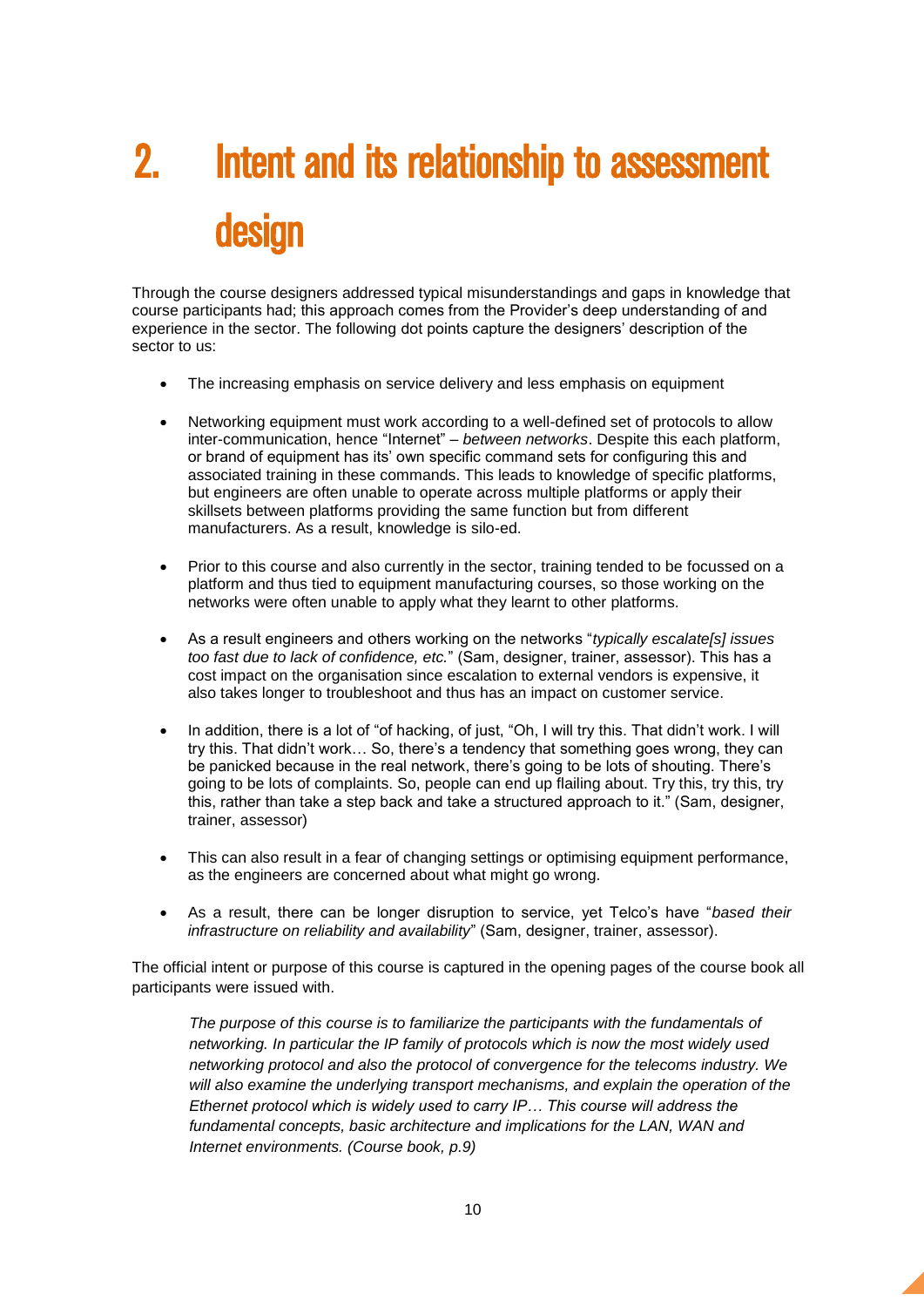|      |                         |                                     | <b>COLLEGENT 19.1.2.2.4 10.5.2.25</b>                | 109        |                                                                                                                                                                                                  | SB 5000 (comp) request 10-003094, sep-8/2048, ttl. 54 (rep)  |
|------|-------------------------|-------------------------------------|------------------------------------------------------|------------|--------------------------------------------------------------------------------------------------------------------------------------------------------------------------------------------------|--------------------------------------------------------------|
|      |                         |                                     | 806 0.627242000 10.1.2.215 10.1.2.214                | IOP        |                                                                                                                                                                                                  | 98 Etho (pang) reply ad=0x3d94, seq=8/2048, ttl=64 (reques   |
|      |                         |                                     | 1047 1.62686000 10.1.2.214 10.1.2.215                | IOP        |                                                                                                                                                                                                  | 98 Echo (pang) request 1d=0x3d94, seq=9/2304, ttl=64 (reply  |
|      |                         |                                     | 1048 1.827231000 10.1.2.215 10.1.2.214               | IOP        |                                                                                                                                                                                                  | 98 Echo (pang) reply ad=0x3d34, sep=9/2304, ttl=64 (reques-  |
|      |                         |                                     | 1232 2.826973000 10.1.2.214 10.1.2.215               | <b>TOD</b> |                                                                                                                                                                                                  | 98 Echo (ping) request 1d=0x3d94, seq=10/2560, ttl=64 (reply |
|      |                         | - Internet Control Message Protocol |                                                      |            | Ethernet II, Src; HewlettP 5c:25:0e (c4:34:6b;5c:25:0e), Ost: HewlettP 5f:9e:4d (c4:34:6b:5f:9e:4d)<br>- Internet Protocol Version 4, Src: 10.1.2.214 (10.1.2.214), Ost: 10.1.2.215 (10.1.2.215) |                                                              |
| 030  |                         |                                     | 0 3 4 5 5 9 4 4 34 5 5 6 8 8 9 5 0                   |            | .4 . M. 4 kl3  E.                                                                                                                                                                                |                                                              |
|      |                         |                                     | 0010 00 54 6d 9d 40 00 40 01 63 5d 0a 01 02 66 0a 01 |            | $[T, 0, 0, \ldots]$                                                                                                                                                                              |                                                              |
| 000  |                         |                                     | 02 07 08 08 02 29 3d 94 09 08 90 11 07 54 00 00      |            |                                                                                                                                                                                                  |                                                              |
| OGO. | 00 00 ab 12 06 00 00 00 |                                     | 00 00 10 11 12 13 14 15                              |            | mini mini                                                                                                                                                                                        |                                                              |
|      |                         |                                     | 0040 16 17 18 19 18 1b 1c 1d 1e 1f 20 21 22 23 24 25 |            | $6$ <sup>(<math>4</math></sup> , $.012345$                                                                                                                                                       |                                                              |
|      | 060 36 37               |                                     | 0050 25 27 28 29 29 26 26 26 26 27 38 31 32 33 34 35 |            | $\overline{\kappa}$                                                                                                                                                                              | Profile: Default                                             |

The list presented here includes know-what, know-how (family of protocols) and know-why (fundamental concepts). As with much official course documentation it does not capture the wider and deeper aspects of what is actually taught and for many participants, what is learnt. However before exploring the wider, deeper aspects, it is useful to take a closer look at the extract above.

#### **Broad or task-based competencies**

Competencies that are broader are more like learning outcomes; they are more holistic and relate to developing understanding of the *work* as opposed to tasks within the work. Understanding of the work requires a holistic knowledge and understanding of where the work being done fits into the organisation, the profession and the industry sector.

Task-based competencies break down the work into small bits. These 'bits' then become the focus of the curriculum design. This means it is less likely that understandings of the whole and therefore of how to contribute will be developed. Rather this knowledge is totally dependent on the enacted curriculum through the skill of the facilitator.

There is reference to "a **family** of protocols", "**underlying** transport mechanisms" and "**fundamental** concepts". The bolded terms suggest that the course moves well beyond a list of tasks, to holistic understanding appropriate to this introductory level; laying the foundations for *ways of thinking* within the discipline of IT network engineering. Ways of thinking are important as they develop the ability to know what to look for, what to select, how to make decisions (Meyer & Land, 2006) and why these decisions are made, that are pertinent to the disciplinary field.

A strong base is enabled because the provider has mapped the sector to understand common issues and challenges. This deep understanding of the work, and of the issues the sector is experiencing and will continue to experience into the future, is an important feature of the strong authenticity of the course. This is despite delivery being entirely classroom based. The wider, deeper intent of the course is summed up by Sam, the trainer as, *In particular, with the disciplines we are teaching, we tend to look at confidence, problem solving, analysis, troubleshooting" (Sam, designer, trainer, assessor)*

This emphasis on broader competencies, rather than task-based competencies creates possibilities to better mirror the work and its challenges as opposed to a focus on separate, seemingly unrelated tasks. Instead, there is an emphasis on performance. Critical elements of performance in this instance have been identified as "*building confidence, problem solving, analysis, trouble-shooting*" through a "family of protocols" and fundamental concepts." As a result, course participants are taught to seek patterns as they trouble shoot, they are provided with a heuristic to assist them in seeing patterns and to think as an IT network engineer. Organisations benefit from this as these elements provide 'transferability' (or ability to apply across different environments) and agility outside of the specific domain in which they are developed. Sam informed us that between their experience and knowledge of the sector and wide ranging discussions with customers and other stakeholders in the sector they developed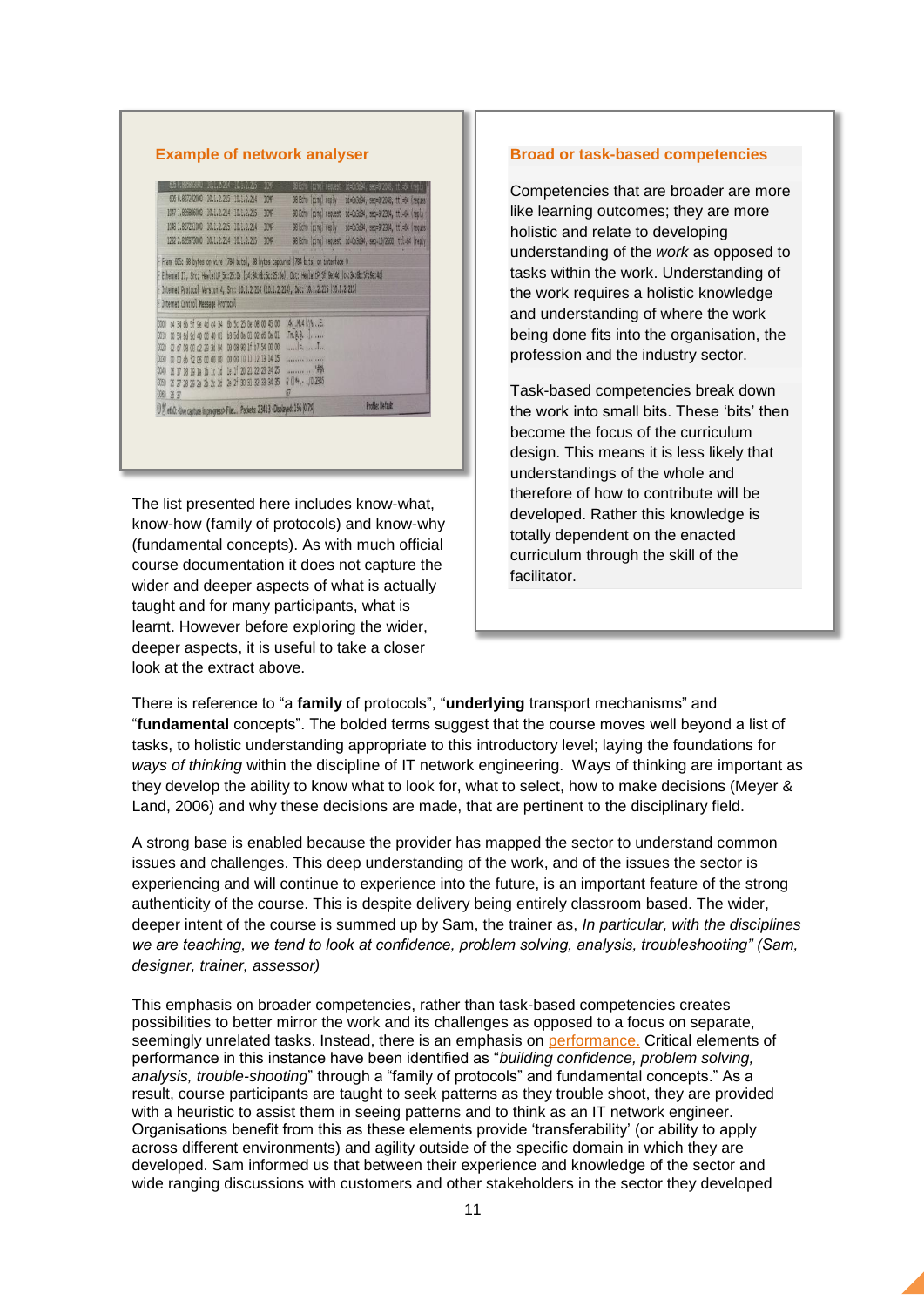these approaches to the design of their courses. In relation to the course under discussion, Sam comments,

*Getting the feedback from the customer where they were facing issues, from a broader level, allows us to build the curriculum to say we are not focussed on the specifics. What we will do is we will tell them, "Okay, this is how you would do it here but if you did it on a different manufacturer's equipment, can't you see? The commands here and the commands here are very, very similar since you've got the same fundamental things you are required to configure… building it up that they can see the similarities, drawing a thread across different platforms. Whereas if the equipment is only the tool to get the outcome and they got the confidence to say, "Well I know. In this manufacturer's equipment, I've got to do this. So, if it's the same end-to-end, then if I get this one, there must be a same way of doing it in here. So, I can find out how to do it. I know what needs to be done. It's just the how that I need to figure it more." (Sam, designer, trainer, assessor)*

To be able to assess performance, course participants also need to understand the big-picture of how devices are connected to each other and why. How devices are connected to each other is explained by Gaffar, one of the course participants. Gaffar expressed pleased surprise about understanding why and how devices are 'talking' to each other when Sam (designer, trainer, assessor) asked him to think through why you checked if devices are talking to each other through a process called, ping the IP address. In talking to us, the researchers, Gaffer summed up his observations as,

*He taught us how computers communicate to each other, how equipment from one end of the data cable to the other end, how they are talking to each other. (Gaffar, course participant)* 

This is one of many comments made by the learners on the range of know what, know-how and know-why that they learnt. Broader conceptualisations of course intent, goals and learning outcomes assume specific knowledge is also attended to as higher order operations cannot be undertaken without this knowledge. An example is learning to read the output from the network analyser that encodes a language telling the IT network engineer what is happening in the network. The learning of this symbolic language can be likened to a musician learning to read notes on a stave.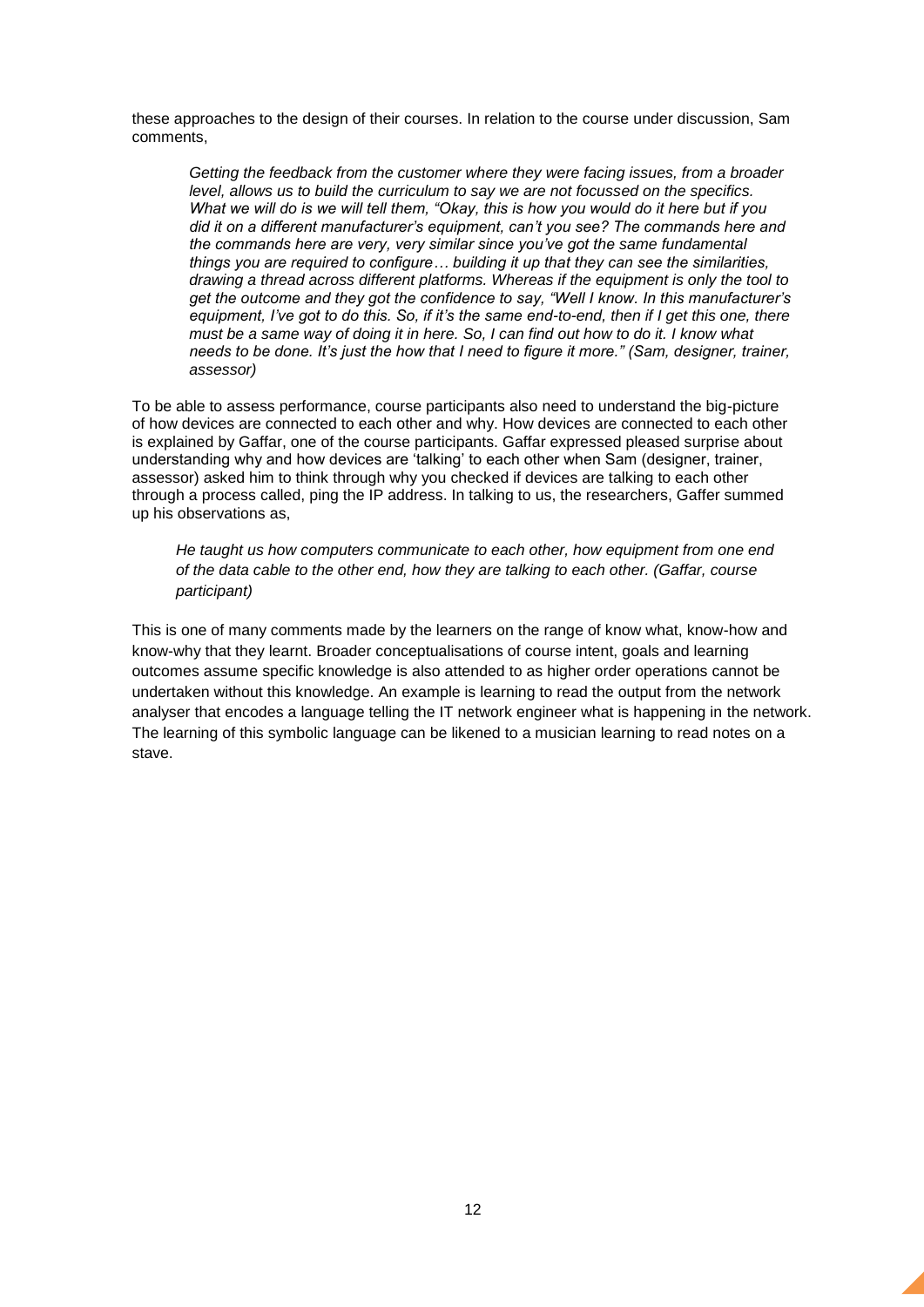## <span id="page-12-0"></span>3. Assessment *for*, as and *of* learning and sustainable assessment

#### <span id="page-12-1"></span>**3.1 Assessment** *of* **learning (summative assessment)**

Assessment *of* learning is summative assessment, used for credentialing and other official purposes.

The 10 core competencies were assessed during the first three days through observation to, "*ensure that they [competencies] are achieved as a base level*" (Sam, designer, trainer, assessor). Observation became formative assessment when Sam provided feedback; yet it was also summative assessment as he confirmed that all knew these basics and this was recorded. In fact this part of the reporting form was prefilled as it was an expectation that everyone would reach this level. It was the responsibility of the trainer to ensure that all participants' had indeed reached the required level. The competences were written not as knowledge competences requiring recall or understanding but as higher cognitive and skill level competences which implicitly require knowledge and understanding in order to be able to perform at the required level. Pre-fixes to these competences are:

- Is able to use…
- Is able to identify…
- Is able to configure…
- Is able to interpret…

This wording is indicative of basics for performance, not just recall but a combination of understanding and doing.

The last two days of the course were dedicated to analysis and trouble-shooting using real work-based examples and tools. Summative assessment took up half of one of these days when participants sat an oral test, a short answer test and a practical test. The practical test, like the examples being worked on in class, was typically the sort of faults found within the organisation.

A short answer test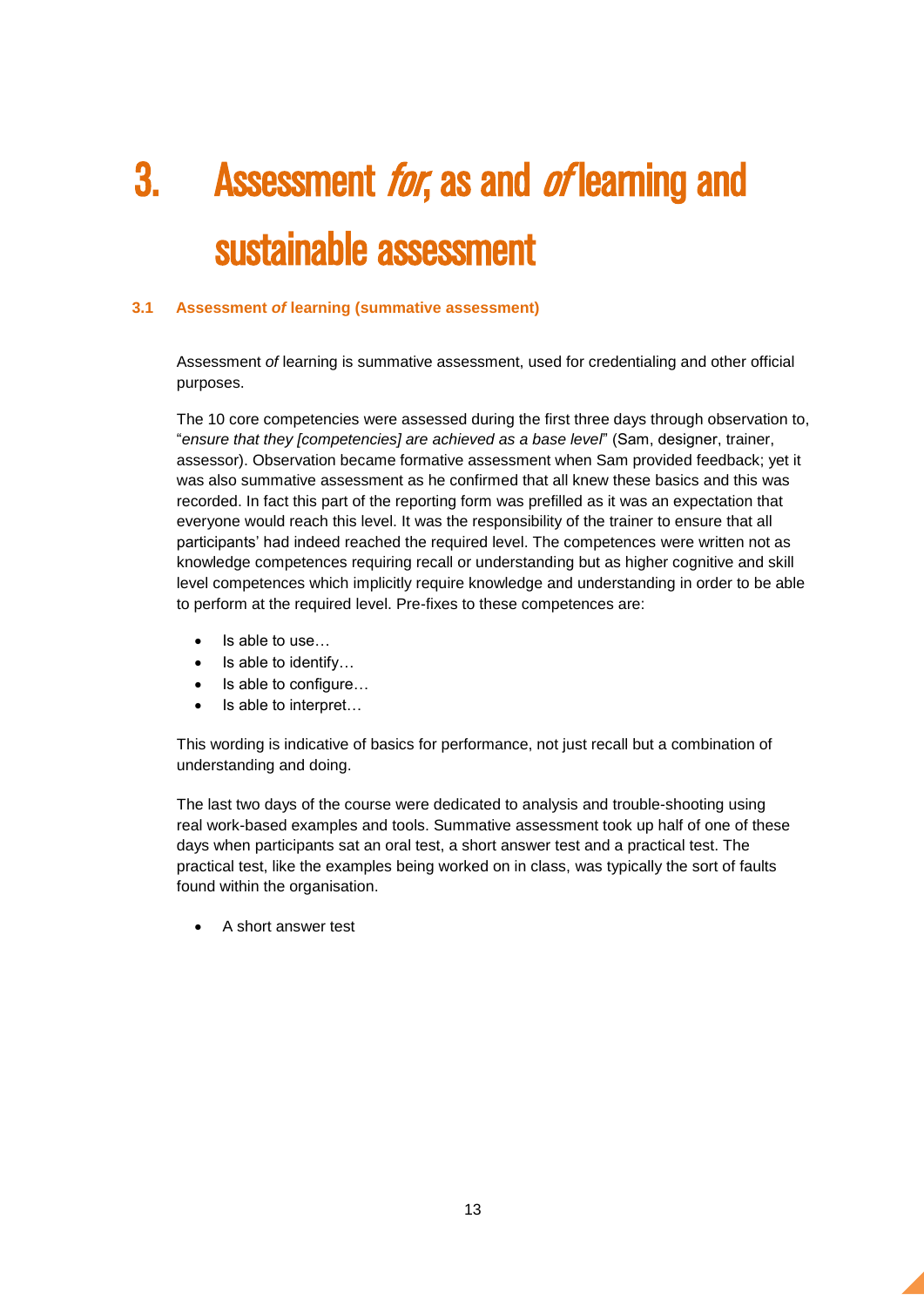- The oral test: was where participants were asked about types of protocols used, what the protocols do, the types of equipment and what the implications were of using particular types of equipment. Ben, a participant explained, *What's the length and which is important? Especially for wiring. A wire like that, it can be Cat 5, Cat 5B, Cat 6, 7, 8, the blue colour wire. It looks exactly the same. If you can't identify it, it makes a lot of difference. You hook up a Cat 5 to a Cat 5B system, it will not go more than 100MB. And now you need, 1GB, you need to have one 6A and so forth. (Ben, course participant)*
- The short answer test: required application of the logic behind the analytical and trouble-shooting competences
- The practical test: In this test, participants were expected to demonstrate their skills particularly related to the trouble shooting and analysis competences. The test



included for example, a fault placed on the network and participants had 20 minutes to diagnose and document it. This emulated the real-world experience where they would be in a similar situation in having to resolve problems (although "*with more pressure*") (Sam, designer, trainer, assessor)). In addition participants had to be able to demonstrate their thinking (to meet the analysis competences). They did this by explaining the steps they used, what were the decisions they took at each step. No one person got the same problem. This possibility was

afforded through the provider's server environment at the front of the room. As with the practice exercises, network problems were drawn from problems experienced by the company. However these are also representative of typical problems in the sector.

The assessment design is about performance in relation to "*confidence, problem solving, analysis, troubleshooting"* (Sam, designer, trainer, assessor). Problem solving, analysis and trouble-shooting are evident in the assessment tasks; confidence is perhaps less evident. Confidence is expressed through knowing –what, how and why, through being able to perform. The following quote from Nadira, one of the learners, illustrates how confidence grows with appropriate knowledge and ability to apply it.

*This is not something I do every day, it's not part of my core job. But I do liaise with some departments which need to do this so I'm able to understand the jargon better, and when they give back some feedbacks related to network issues, I'm able to relate to it better to solve the issue at my end. To execute my job, I liaise with say five stakeholders, and one of my stakeholders is the department which takes care of the networks or the troubleshooting, so I think now that I have the knowledge of their job, I'm able to kind of speed up the process, kind of understand where things need to be fixed there so that we could speed up the end to end flow. That has been the value-add for me. (Nadira, course participant)*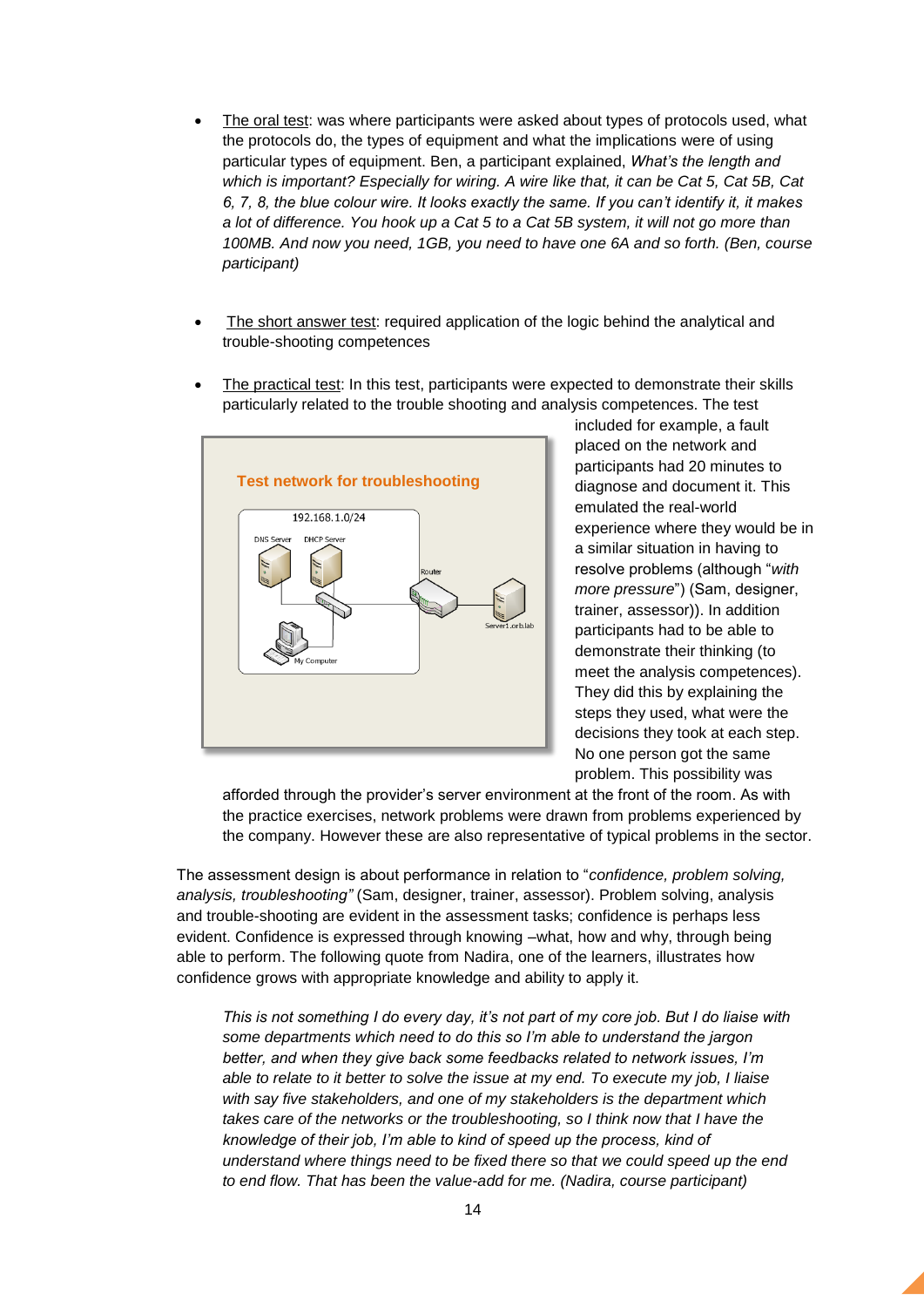#### **Holistic assessment design and process**

The design of the assessment is holistic, and to some extent future oriented. An important aspect of holistic assessment is that aspects of 'ways of being' an IT network engineer are included. Examples include, analytical thinking for problem solving, developing understanding of whole systems – global, national and organisational and in-between are included. The following quotes from learners illustrate their appreciation of and development of some of these 'ways of thinking' like an IT Network Engineer.

*Writing down the steps… it's not by pure luck you find the answer. So basically by writing down the steps, they will know that you know what you are doing… the crucial thing is that you know what you're doing and you solve the issue.*

*It was not just rote-learning and just writing, there was an element of thinking and analysing, which I didn't expect but it was good… Why it is important, because I think it has consolidated my conceptions into critical learning. I think the theory which I've learnt, it* 

*never stayed with me because it's more like pass the exam kind, get the degree kind of thing? So, but I think after the practical assessment in the course, I'm able to, it's in my memory now, like I'm able to relate to it."*

*"I think the oral questions were good, because it was more, it kind of really tested the* 

#### **Sustainable assessment**

Sustainable assessment equips learners not just for meeting but preparing them for what might be required in the future, after graduation. Sustainable assessment includes 'the capacity to evaluate evidence, appraise situations and circumstances astutely, to draw sound conclusions and act in accordance with this analysis' (Boud & Soler, 2016, p.19). The qualities of judgement that need to be developed are similar for students and for teachers; it is only the subsequent ends to which these judgements are put that differ. Key elements of developing informed judgement from the perspective of the students include: (1) identifying oneself as an active learner; (2) identifying one's own level of knowledge and the gaps in this; (3) practising testing and judging; (4) developing these skills over time; and (5) embodying reflexivity and commitment. Sustainable assessment demands that learners make conscious comparisons between self-assessments and assessments by teachers, peers and other stakeholders, and that responsibility for the assessment process must gradually shift from the teacher to the students, because, after graduation, people themselves need to drive their own learning. (Boud & Soler, 2016)

*understanding of telecom scene as a whole.*

*One part, the hardware part is understanding the basic architecture of a system and its protocols.*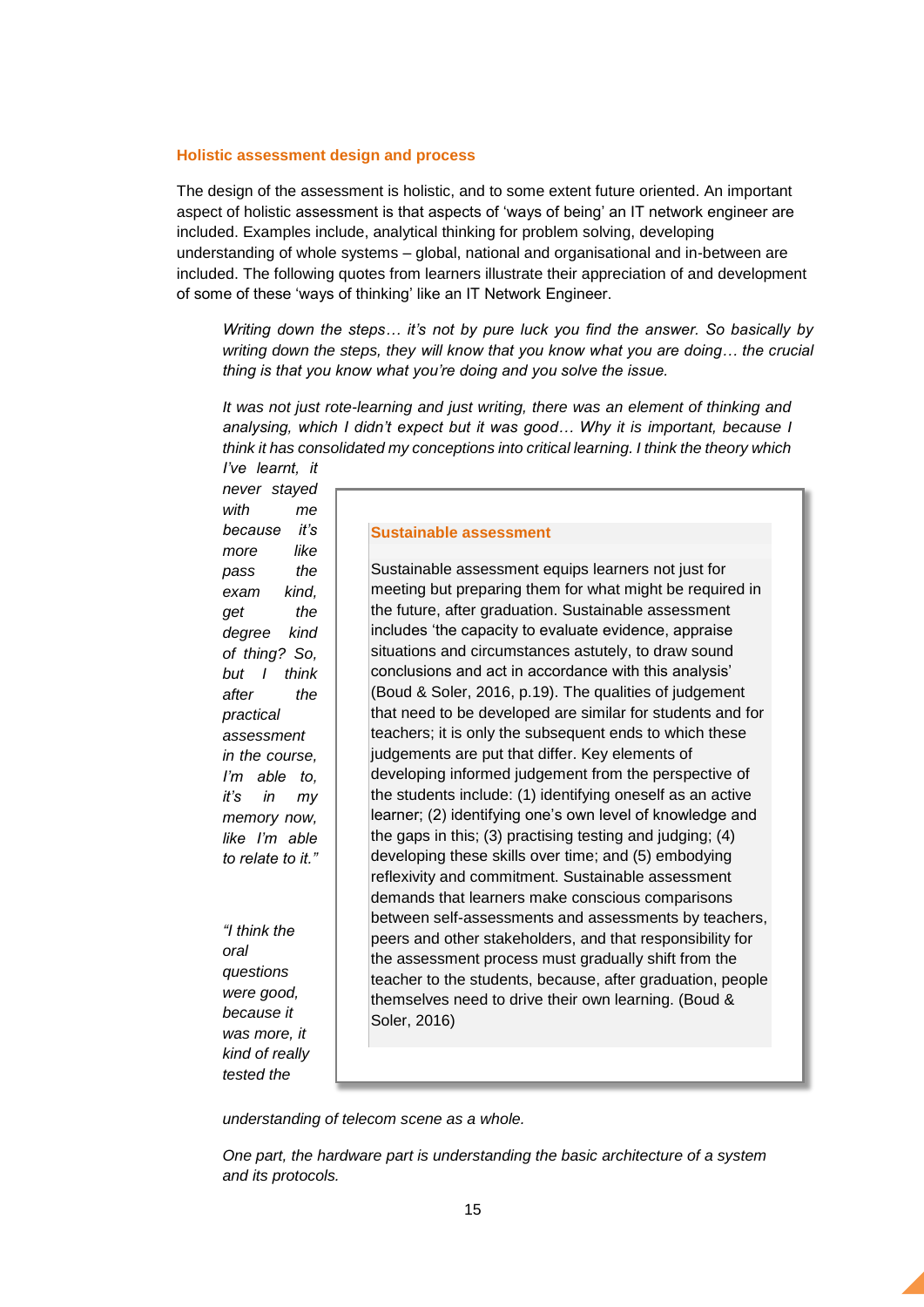*Troubleshooting can be approached from many ways, and we were told that this flowchart is not the only solution, it's not the only tool to address the solution. There could be other ways as well. Yes we were told that as well. And after a point in time, there was no need to even follow those steps of the flowchart. After the fourth problem, we would automatically guess which step the problem could potentially be and directly address it. That kind of thought process. Initial times were steps 1, 2, 3, 4, 5 but then after a point in time, when step 2 fails, there's an inherent understanding oh maybe the issue is at step 5 and we directly go there, yeah that's the issue.* 

The confidence that comes with these ways of knowing and thinking are expressed by another learner:

*I think with knowledge comes confidence, so I think the approach, at the back of my mind, there's some kind of "Oh, I know this.* 

The outcomes of practical hands-on assessment, and continuous assessment provide feedback to the organisation as well as the individual participant on their capabilities. Organisations can use the assessment results to identify which learners are capable of working independently, those whose work may need checking, and those learners that have yet to meet a minimum standard and require further assistance. This information is critical for organisations such as Telcos where any extensive "downtime" of the network may cost millions of dollars and has an impact on "churn" of subscribers.

#### <span id="page-15-0"></span>**3.2 Assessment** *for* **learning and sustainable assessment**

Using **Bruner's spiral curriculum** (1968) Sam (designer, trainer, assessor), followed the design of the curriculum, "*break[ing] the topic off into little segments that can be dealt with on their own so that they can get their heads around*" (Sam, designer, trainer, assessor) and then comes back to the segments in different ways and at a deeper level. The spiral curriculum is one means of building in feedback loops and opportunities for iterative movement between theory and practice and back again, each time at a deeper and more interconnected level. It also enables sustainable assessment (the ability of the learner to judge their performance realistically) as learners get the bigger picture early in the course and can therefore informally judge how they are going, in addition to whatever is deliberately built in to prompt this. Table 1 captures pedagogies that support these different approaches to assessment.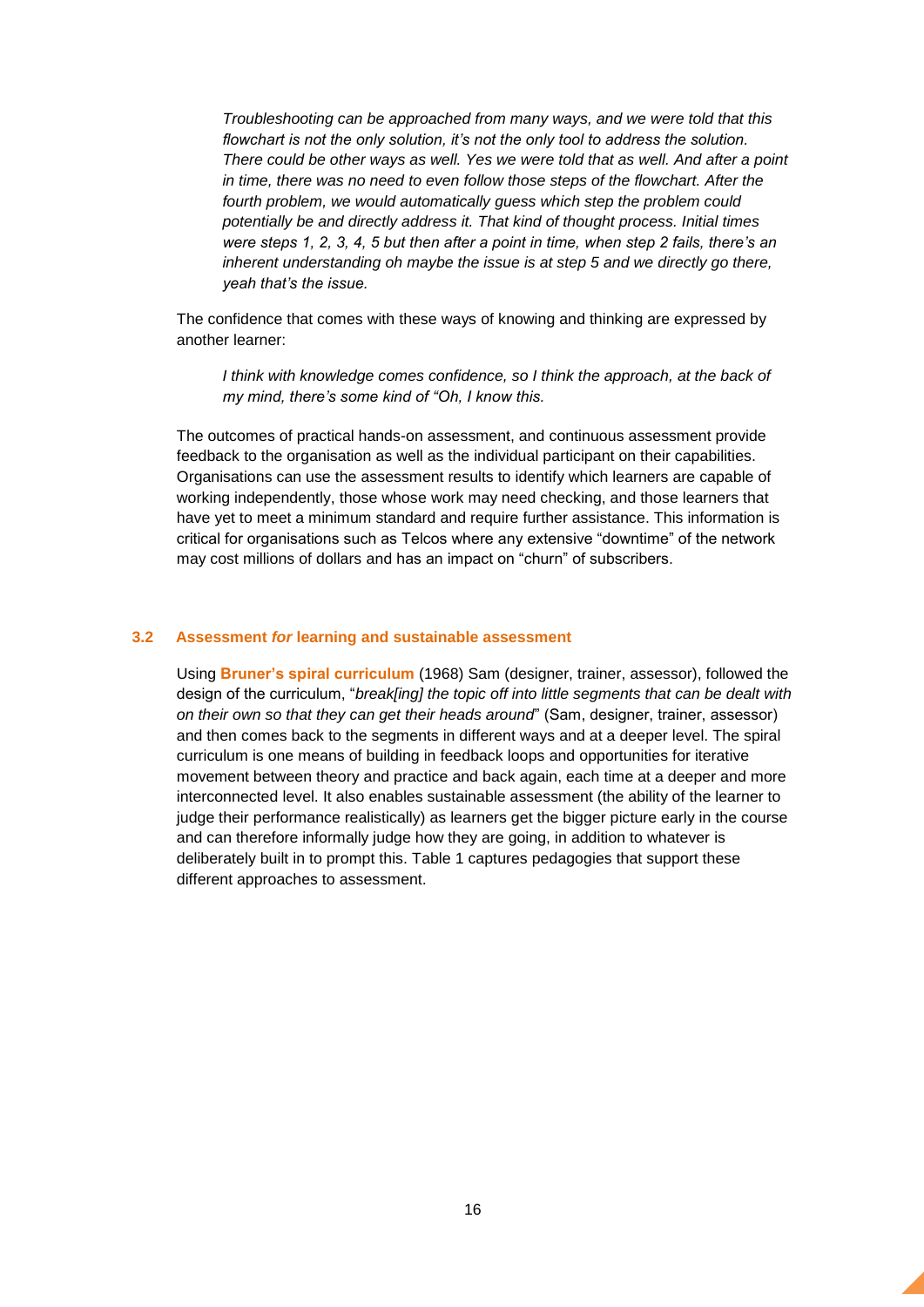#### <span id="page-16-0"></span>TABLE 1: PEDAGOGIES THAT SUPPORT ASSESSMENT FOR LEARNING AND SUSTAINABLE ASSESSMENT

| Assessment for learning<br>(Feedback from multiple sources)                                                                                                                                     | Sustainable assessment                                                                 |
|-------------------------------------------------------------------------------------------------------------------------------------------------------------------------------------------------|----------------------------------------------------------------------------------------|
| Using Bruner's spiral curriculum enables multiple<br>opportunities for feedback through collecting<br>evidence of learners' developing capability and their<br>strengths and weaknesses         | The use of prediction (see box<br>explaining prediction)<br>Bruner's spiral curriculum |
| Questioning strategies:<br>Breaking down questions to assist learners<br>$\bullet$<br>identify their own logic<br>Throwing questions back to learners to get<br>٠<br>them to think analytically | <b>NA</b>                                                                              |

Knowing and addressing common misunderstandings and gaps in knowledge

For example, the concept of why and how computers are networked is a key or a threshold concept (Meyer & Land, 2006) where once learners understand this, it enables a leapfrogging in understanding. This understanding and the practices entailed in it involve the ability to be able to read and interpret the symbolic language of networked computers. Participants were given many opportunities to engage with and interpret the symbolic language starting with basics such as IP addresses through to interpreting what strings of symbols mean, what type of information has been asked for depending on the response of the computer, and a range of strategies to connect, identify faults and so on. This is a form of the spiral curriculum mentioned earlier, where learners work on simple exercises to consolidate their understanding, then move to increasingly more complex exercises building from simple to complex interpretations, reinforcing the basics of each iteration and building new, deeper understandings with each iteration. This approach builds in multiple feedback loops. Feedback is from multiple sources:

- The response symbolic language received when they try an action in the practice examples given
- Participant's own interpretation of this response to their action
- Peers when they help each other and ask questions
- Sam the teacher as he circulates around the room assisting as required **Using questions:** Breaking down participant's questions and throwing the question back to the participant to assist them identify their own logic is a pedagogical strategy that:
- Contributes to participant's becoming aware of what it is to think like an IT network engineer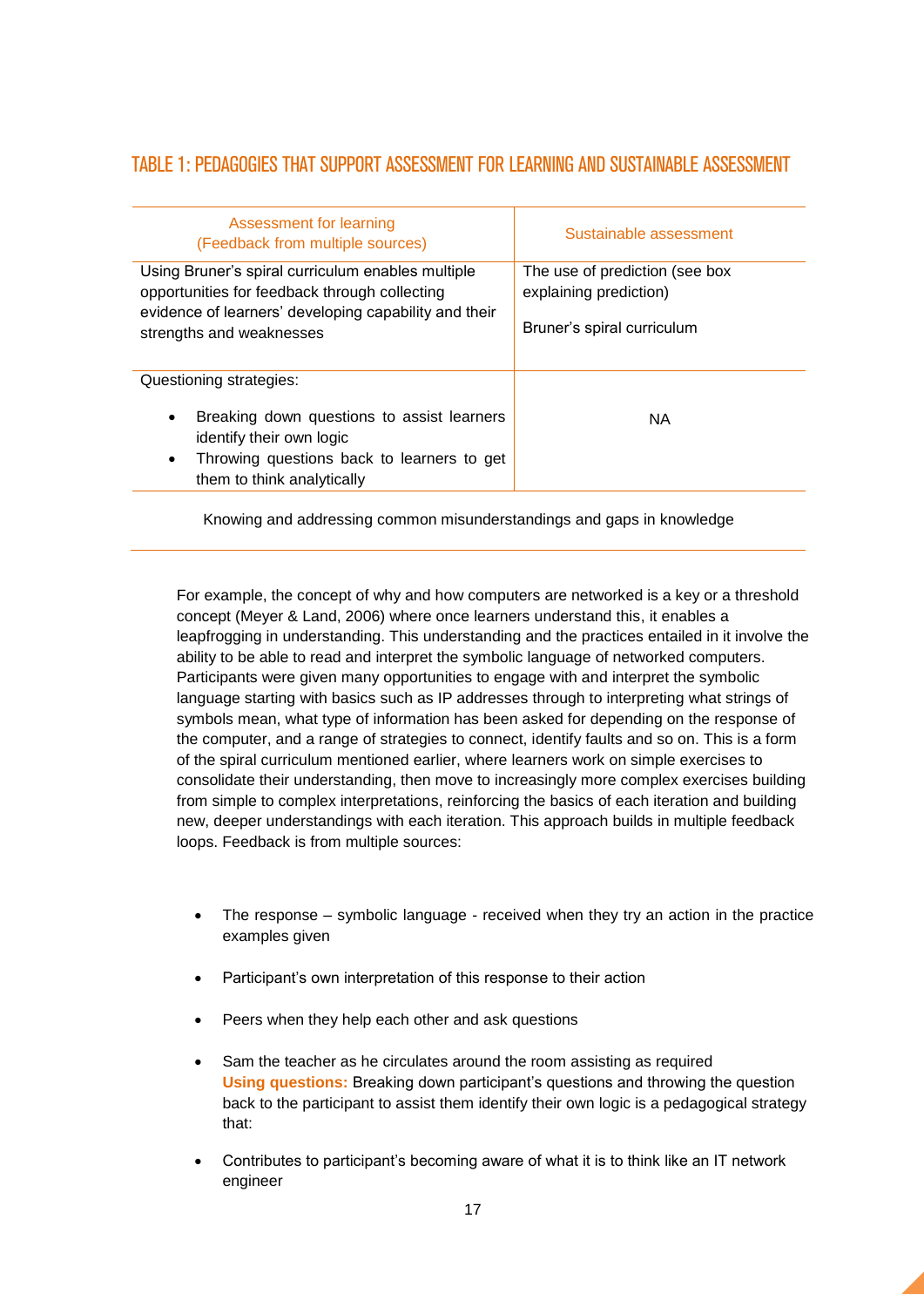Hands the responsibility for participants to constantly reassess their previous understandings. A specific example, (one of many) is when Sam responded to a participant's query with, "What happened when you queried EBAY?" On the learner giving the response

#### **Scaffolding**

Scaffolding is not necessarily a teacher, or an expert, providing knowledge; rather it is about the co-construction of knowledge and know*ing* through dialogue, relevant and meaningful activity using artefacts, tools, ways of thinking appropriate to what is being learnt. The term, scaffolding was first introduced by Wood, Bruner and Ross (1976) as their way of operationalsing Vygotsky's zone of proximal development (ZPD) (Verenikina, 2008). In the ZPD responsibility is gradually handed over to the learner as the learner(s) moves increasingly closer to the desired goal of the learning (Wells, 1999). This suggests a collaborative approach between teacher and learner in developing skill, constructing knowledge and developing capabilities to become lifelong learners. The process involves teachers breaking down tasks into smaller, achievable pieces that still provide challenge, requiring strong engagement of the learner (Verenikina, 2008).

Sam asked, "So what does that tell us?" The participant was essentially being asked to answer his own question, and in the process he might recognise not only that he could work out the answer but that in working out the answer there was a particular logic, a way of thinking that could assist with other queries he might have.

Sam describes the process he used:

*I tried to get people to answer their own questions or at least attempt to answer their own questions or break their own questions down into a couple of things, rather than me giving them the answer. … Okay, some questions, direct answer but if it's something that they should already have the building blocks to, try to get them to discover the answer. Say, would you look at that and…Okay, this didn't work but it should have worked. Why didn't it work? Which bits worked? Which bits didn't work? And get them to break it down into components where they know parts, so they can hopefully make the leap to the bit that they don't know. (Sam – developer, trainer, assessor)*

In the process Sam is gathering information about what the participant knows and understands and what they do not; he adjusts his questioning and degree of scaffolding see box on scaffolding) accordingly. Within this questioning process there is feedback, albeit through a small, informal process, from the teacher to the participant. The participant comes to realise what they know and what they need to better grasp.

LiSu, a participant in the course reported that he found this practice "*quite helpful*". An added benefit of this interaction is that it models ways in which learners can assist each other, an important feature of sustainable assessment.

**Knowing and addressing common misunderstandings and gaps:** There are a number of common or typical prior gaps in the knowledge of participants who attended this course, already referred to in previous sections. These gaps and misunderstandings include the allimportant issue for this course, how computers are networked together. The reasons for computers being networked together and how they are networked and can be identified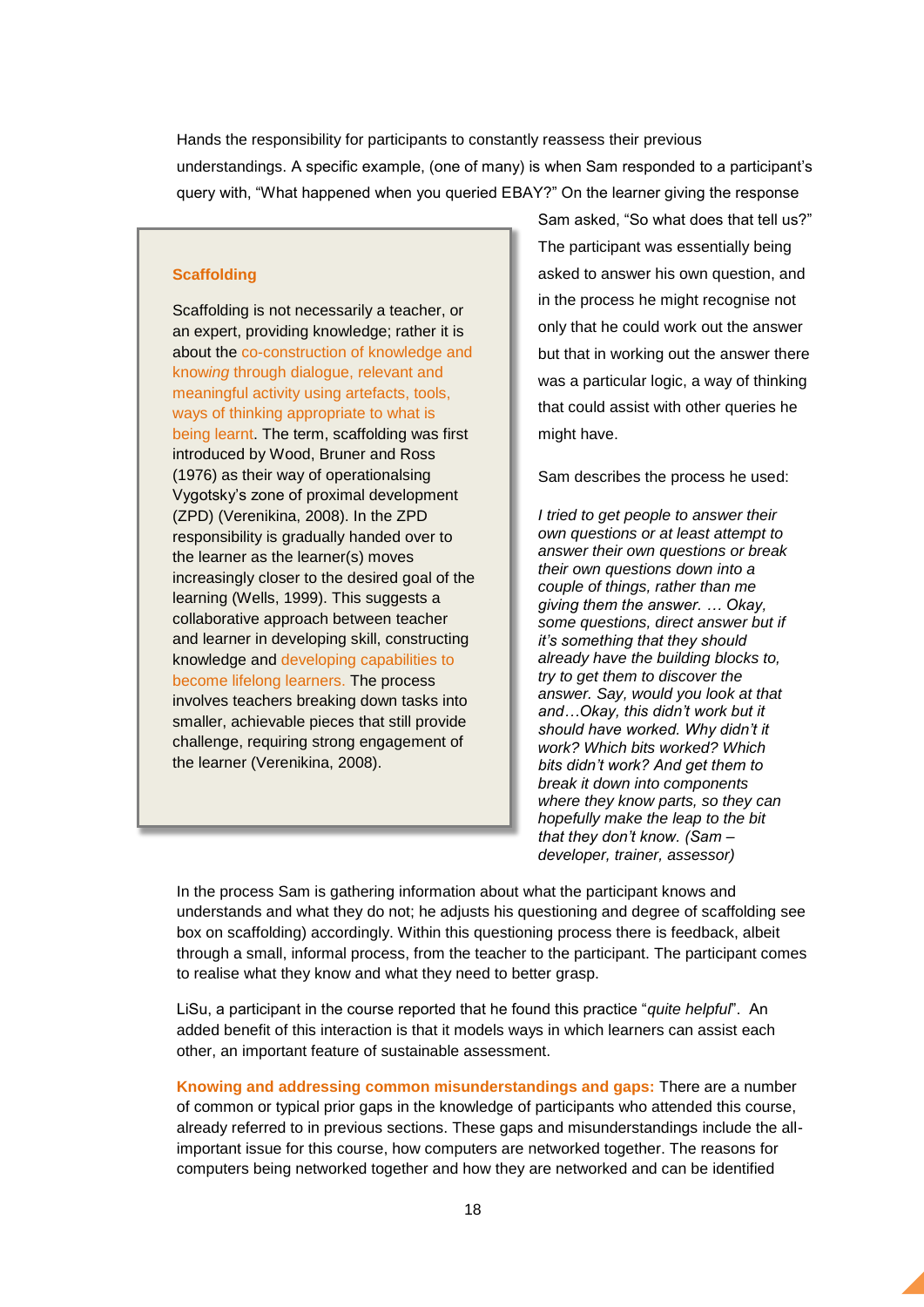through their IP address are two aspects of this gap in knowledge that the course addresses. By teaching through drawing on common misunderstandings and gaps, a space is created for participants to be actively engaged in reassessing their understandings and filling in 'gaps' in understanding. Gaffer, one of the participants in this course explains his new understanding of how computers are connected to each other:

*Before this course, I thought everything was in one (grid) ecosystem, one big network. But then from this course, I learn that most of my equipment are segregated in different levels.*

*And … that's why your Google, wherever you go, you'll be connected to that [Google] google.com.sg because that's the nearest server to you. Then from my understanding, I can understand why there is a lot of servers because I bet you every single day, billions of people connect to Google. To google.com especially. If you only have one domain or one server only, and maybe 2 billion people log in to Google at the same time, the system will lag and fail. That's why they need more (deeper) servers talking to other Google servers all round the world. So he was trying to explain in that way, that servers are very important to collect data, to store data. Then that's one thing that I learnt. (Gaffar – course participant)*

He also commented that before the course he was always wondering about the IP address.

*Then I was still wondering, why is it .18, why can't it be like .172 for example, the IP addresses. Then that's why this course is very useful for me, so I know how companies segregate their networks. (Gafar, course participant)*

Clearly this is basic knowledge for IT network engineers. Using common misunderstandings through a combination of teacher led examples, stories and then posing of questions and posing problems engaged learners in actively rethinking their misconceptions. This rethinking is very difficult to collect data on, but comments such as Gaffar's above suggest that because coming to understand how things work is highly relevant, he is rearranging and redefining his understandings. We can think of this process as an internal feedback loop prompted by the pedagogical strategy of using misunderstandings and addressing common gaps in knowledge. LiSu, a course participant, explains his change in approach and understanding as,

*It helped me to see things differently in my work. Means that I will be more alert to the testing that I did. Because after I attend this course I find that there is still a lot of things that I don't know. So when I do testing that time I'll be more alert on small minor thing that might help me to... Because when I do this testing, some of the testing does not show any fault. But the fault is there, just that you did not see it. So it make me do more testing, try different method. This improves how I work. (LiSu, course participant)*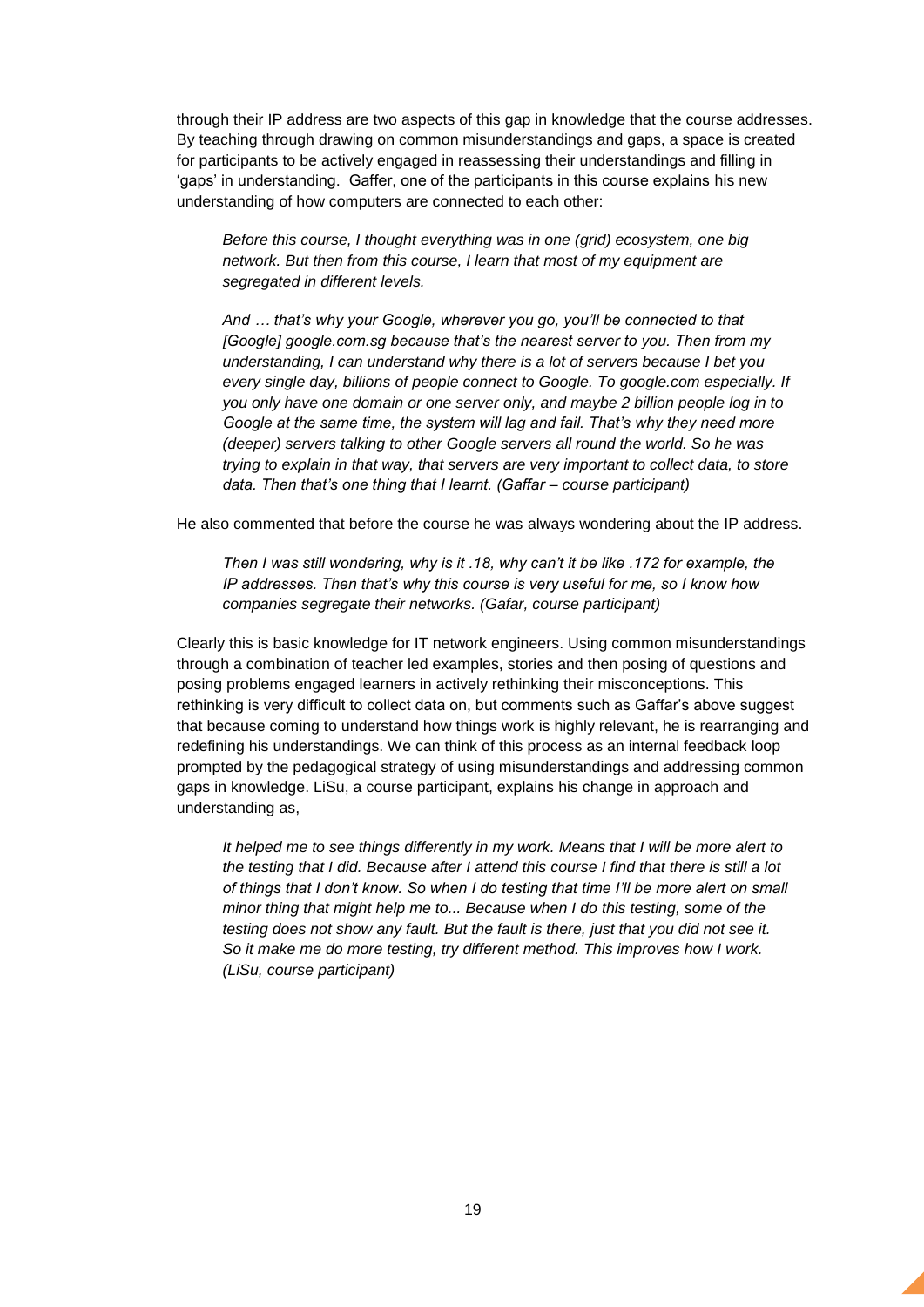#### **Prediction**

Prediction is a commonly used strategy in developing reading skills but has been used in many other discipline areas to great effect. It is a powerful strategy as it develops understanding and identification of clues through asking learners to anticipate what comes next, what the response might be to particular actions.

- Learners need to read and understand the clues that are given
- Learners draw on prior knowledge and experience to anticipate and interpret clues
- Learners are therefore making inferences and drawing conclusions and in the process assessing their previous understandings.

In combining the questioning strategies, using Bruner's spiral curriculum and working with common misunderstandings and gaps, a range of opportunities for feedback are provided; feedback that is from Sam the teacher, feedback from peers and feedback from thinking though answers to questions and reconceptualising previous misunderstandings and selffeedback from completing the practice exercises throughout the course.

All of these forms and sources of feedback are aspects of assessment *for* learning (formative assessment), where participants identify what they are uncertain about, do not yet understand and are helped by others to bridge the gap in their understanding.

**Prediction** is structured into the

#### **Feedback**

The focus in more recent work on feedback is on "the contribution of others to learning through assessment, and repositioning the notion of feedback not as an act of information giving to students, but as a co-productive process in which both students and others have key roles to play.(Boud & Soler, 2016, p.403)

curriculum. For example, in a worksheet where participants were trouble shooting with *ping*, they were required to write down what they think will happen across four different network scenarios, then work in pairs to troubleshoot and compare their findings with their prediction. As indicated in the box on prediction, prediction engages students, requiring them to think at quite high levels. They are actively and strongly engaged in sense-making and prediction of patterns. In the process they are constantly reassessing their own understandings; this is another key feature of sustainable assessment.

By drawing attention to what are essentially meta-cognitive processes (an important aspect of assessment as learning and sustainable learning) educators can better enable learners to develop sustainable meta-cognitive capabilities, key to learning to learn. The opportunities in this course to do this were quite rich, tending to be implicitly integrated into the programme rather than explicitly identified. The exception is in the use of the heuristic.

**The heuristic:** The heuristic is a decision tree flow chart that captures the logic of thinking like an IT engineer. Participants were introduced to it on Day 4 as they were given practice scenarios in identifying network problems, starting with simple and moving to complex networks. Participants were told that they were expected to know this process; the flow chart would not be available to them in the exam. Sam shared the purpose of the flow chart with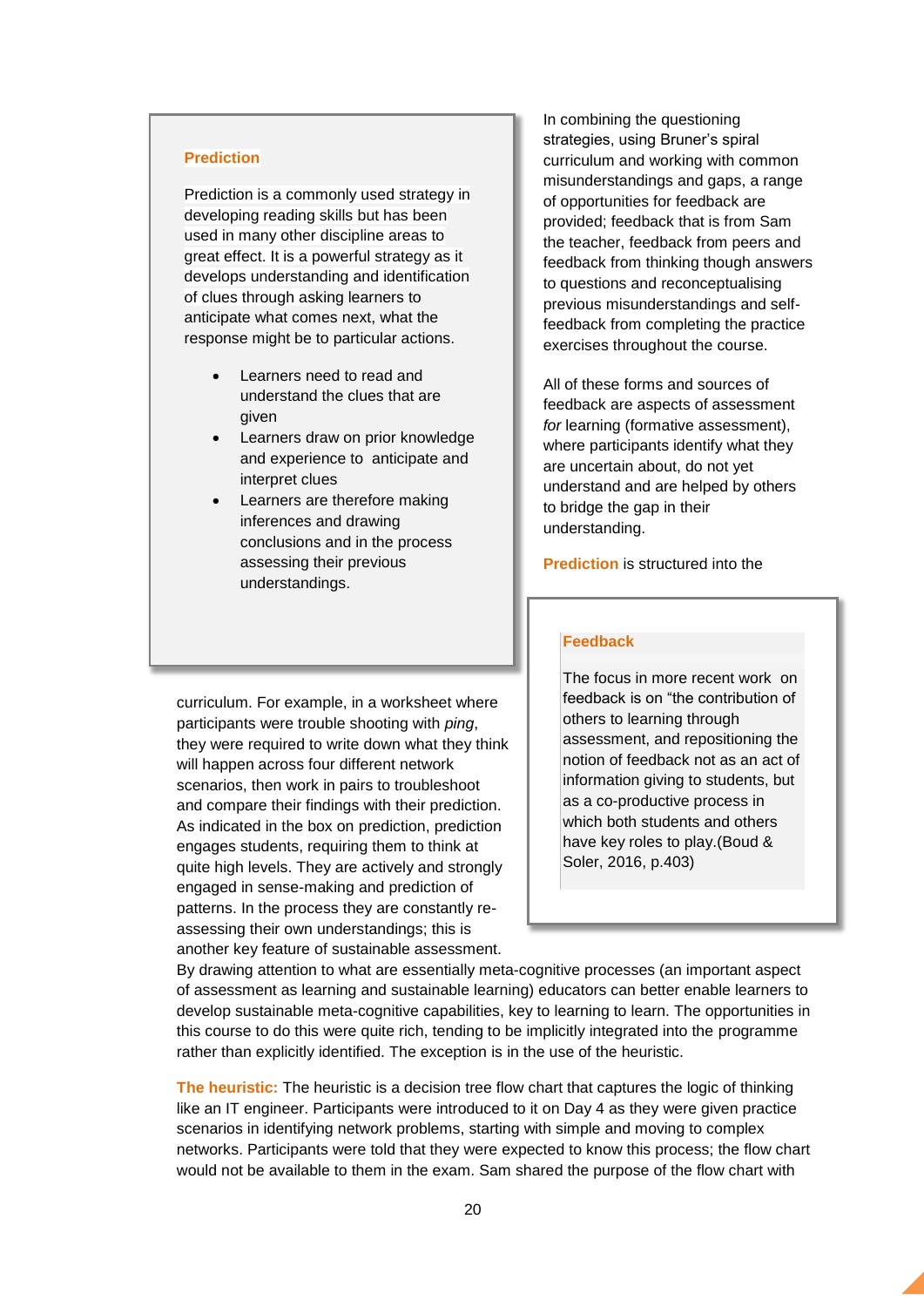participants by saying, "*So we are looking for the thought process, the analysis, the logic. The first one will be a bit confusing but gradually you will get more confident*." Just as Sam had warned them, the first network problem took much longer than the following problems. In doing this, Sam was managing fears and reassuring participants. As participants became familiar with this way of thinking, Sam stressed that the flow chart was not the only way of solving the problem. In discussing this with him, he explained:

*They can start to make a judgement call based on not the full picture, but some evidence. They would say, "Well, on my judgement, I don't need to pursue this line of enquiry. I haven't checked all the things but the first thing I've checked has a strong indication that it won't be there. So, I will go this way instead." So, it speeds up the decision tree a bit in terms of how long it takes them to control resolution and those are techniques that, I think, are pretty transferable into other domains. (Sam, developer, trainer, assessor)*

The idea that this way of thinking is "*pretty transferable into other domains"* is an important point. In this course, participants are being taught basic skills pertinent to the discipline of engineering, and potentially beyond the field of engineering. This is an example of a lifelong learning capability being developed as an intrinsic and critically important part of the course. There is opportunity to more explicitly label this process to enable participants to 'see' their meta-cognitive patterns in relation to learning and thinking like an IT network engineer. Such capabilities are potentially carried by the participants into other domains.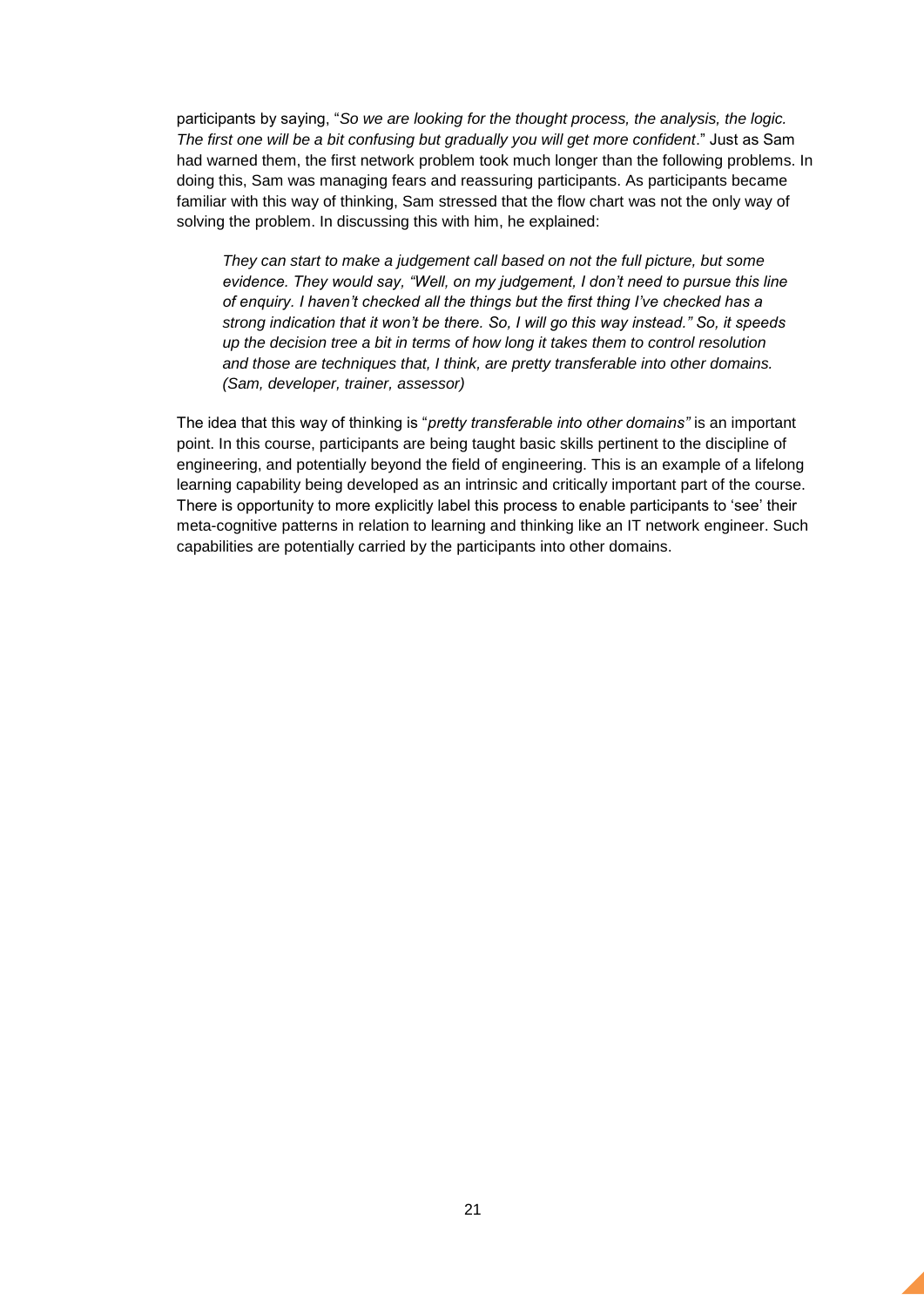## <span id="page-21-0"></span>4. Possibilities

The design of this course is quite strong in supporting assessment for and of learning. However there is always room for further development and the following two suggestions are offered for consideration.

- 1. Make the most of existing opportunities to develop the sustainable assessment capabilities of participants. This can be achieved, for example, through:
	- a. Naming the heuristic as a means for developing or building on the capability of thinking like an IT network engineer. Having done this, establish structured opportunities for learners to critique each other's thinking, using the heuristic as a benchmark while understanding that it enables pattern recognition.
	- b. Build in structured opportunities for learners to provide explicit feedback to each other, for example a short session working in pairs or threes, on key concepts and their applications as they are covered during the course.
- 2. Provide another reporting period where the summative assessment is confirmed or changed, through discussions with the participant and with their supervisor. This would require one or more visits with the learner and their reporting officer some time after the completion of the course. An addition such as this is an opportunity to:
	- a. Engage the participants in further reflexive thinking about their progress
	- b. Provide further feedback on the participant's approaches to IT Network identification of problems and their solutions
	- c. Confirm or change the 'summative' assessment achieved at the end of the course
	- d. Discuss with the participants and their reporting officer possible next steps formal and informal

Such a strategy is educationally sound but may not make good business sense for the provider unless the Telco is agreeable to supporting the additional time and resources this would require.